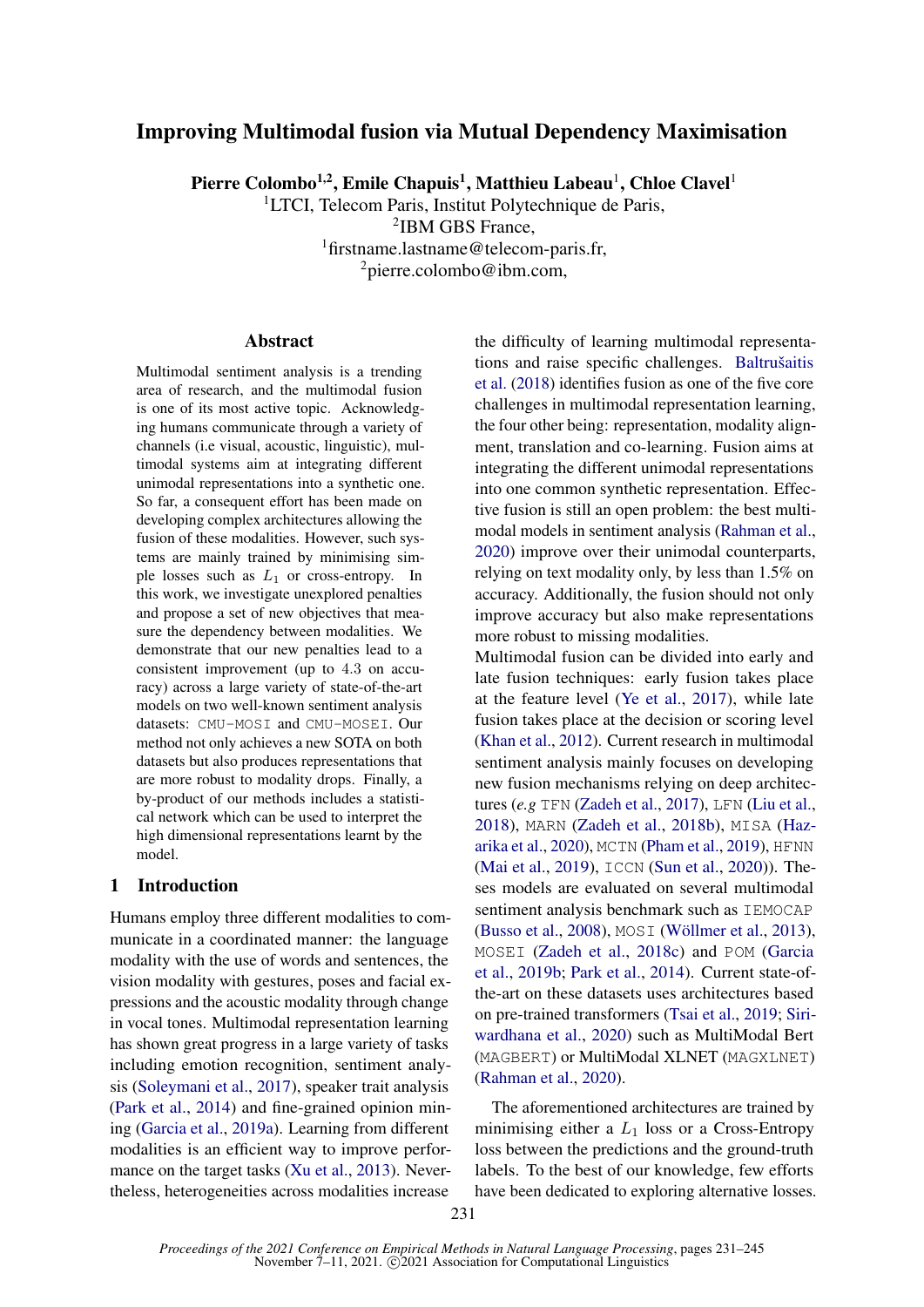In this work, we propose a set of new objectives to perform and improve over existing fusion mechanisms. These improvements are inspired by the InfoMax principle [\(Linsker,](#page-9-7) [1988\)](#page-9-7), i.e. choosing the representation maximising the mutual information (MI) between two possibly overlapping views of the input. The MI quantifies the dependence of two random variables; contrarily to correlation, MI also captures non-linear dependencies between the considered variables. Different from previous work, which mainly focuses on comparing two modalities, our learning problem involves multiple modalities (*e.g* text, audio, video). Our proposed method, which induces no architectural changes, relies on jointly optimising the target loss with an additional penalty term measuring the mutual dependency between different modalities.

### 1.1 Our Contributions

We study new objectives to build more performant and robust multimodal representations through an enhanced fusion mechanism and evaluate them on multimodal sentiment analysis. Our method also allows us to explain the learnt high dimensional multimodal embeddings. The paper contributions can be summarised as follows:

A set of novel objectives using multivariate dependency measures. We introduce three new trainable surrogates to maximise the mutual dependencies between the three modalities (*i.e* audio, language and video). We provide a general algorithm inspired by MINE [\(Belghazi et al.,](#page-8-2) [2018\)](#page-8-2), which was developed in a bi-variate setting for estimating the MI. Our new method enriches MINE by extending the procedure to a multivariate setting that allows us to maximise different Mutual Dependency Measures: the Total Correlation [\(Watanabe,](#page-10-10) [1960\)](#page-10-10), the f-Total Correlation and the Multivariate Wasserstein Dependency Measure [\(Ozair et al.,](#page-9-8) [2019\)](#page-9-8).

Applications and numerical results. We apply our new set of objectives to five different architectures relying on LSTM cells [\(Huang et al.,](#page-9-9) [2015\)](#page-9-9) (*e.g* EF-LSTM, LFN, MFN) or transformer layers (*e.g* MAGBERT, MAG-XLNET). Our proposed method (1) brings a substantial improvement on two different multimodal sentiment analysis datasets (*i.e* MOSI and MOSEI, sec. 5.1), (2) makes the encoder more robust to missing modalities (*i.e* when predicting without language, audio or video the observed performance drop is smaller, [sec. 5.3\)](#page-6-0), (3) provides an explanation of the decision taken by the neural architecture [\(sec. 5.4\)](#page-7-0).

### <span id="page-1-2"></span>2 Problem formulation & related work

In this section, we formulate the problem of learning multi-modal representation [\(sec. 2.1\)](#page-1-0) and we review both existing measures of mutual dependency (see [sec. 2.2\)](#page-1-1) and estimation methods [\(sec. 2.3\)](#page-2-0). In the rest of the paper, we will focus on learning from three modalities (*i.e* language, audio and video), however our approach can be generalised to any arbitrary number of modalities.

#### <span id="page-1-0"></span>2.1 Learning multimodal representations

Plethora of neural architectures have been proposed to learn multimodal representations for sentiment classification. Models often rely on a fusion mechanism (*e.g* multi-layer perceptron [\(Khan et al.,](#page-9-2) [2012\)](#page-9-2), tensor factorisation [\(Liu et al.,](#page-9-3) [2018;](#page-9-3) [Zadeh](#page-11-2) [et al.,](#page-11-2) [2019\)](#page-11-2) or complex attention mechanisms [\(Zadeh et al.,](#page-11-3) [2018a\)](#page-11-3)) that is fed with modalityspecific representations. The fusion problem boils down to learning a model  $\mathcal{M}_f : \mathcal{X}_a \times \mathcal{X}_v \times \mathcal{X}_l \rightarrow$  $\mathcal{R}^d$ .  $\mathcal{M}_f$  is fed with uni-modal representations of the inputs  $X_{a,v,l} = (X_a, X_v, X_l)$  obtained through three embedding networks  $f_a$ ,  $f_v$  and  $f_l$ .  $\mathcal{M}_f$  has to retain both modality-specific interactions (*i.e* interactions that involve only one modality) and cross-view interactions (*i.e* more complex, they span across both views). Overall, the learning of  $\mathcal{M}_f$  involves both the minimisation of the downstream task loss and the maximisation of the mutual dependency between the different modalities.

#### <span id="page-1-1"></span>2.2 Mutual dependency maximisation

Mutual information as mutual dependency measure: the core ideas we rely on to better learn cross-view interactions are not new. They consist of mutual information maximisation [\(Linsker,](#page-9-7) [1988\)](#page-9-7), and deep representation learning. Thus, one of the most natural choices is to use the MI that measures the dependence between two random variables, including high-order statistical dependencies [\(Kinney](#page-9-10) [and Atwal,](#page-9-10) [2014\)](#page-9-10). Given two random variables X and  $Y$ , the MI is defined by

$$
I(X;Y) \triangleq \mathbb{E}_{XY}\left[\log \frac{p_{XY}(x,y)}{p_X(x)p_Y(y)}\right], \quad (1)
$$

where  $p_{XY}$  is the joint probability density function (pdf) of the random variables  $(X, Y)$ , and  $p_X$ ,  $p_Y$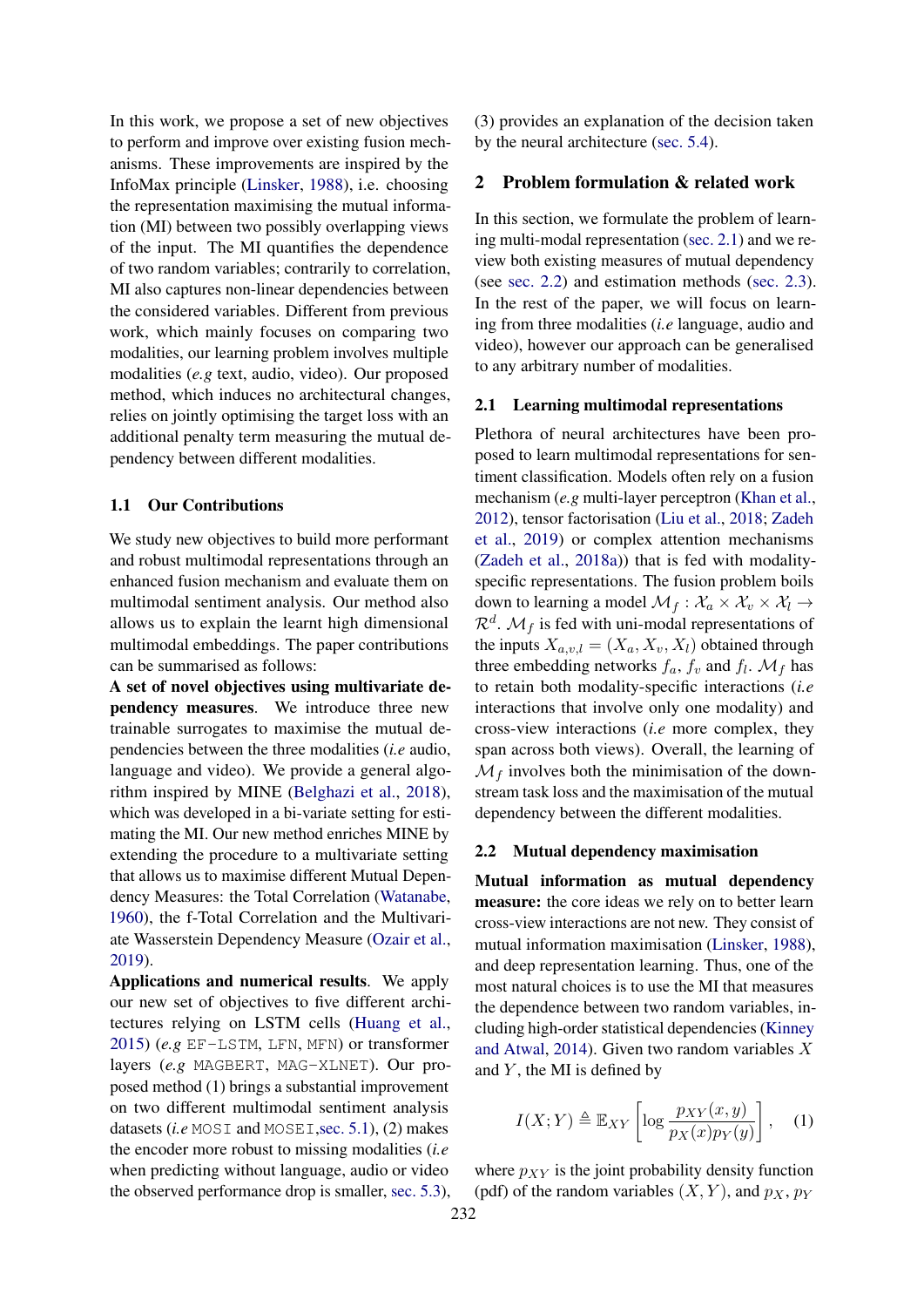represent the marginal pdfs. MI can also be defined with a the KL divergence:

<span id="page-2-1"></span>
$$
I(X;Y) \triangleq KL[p_{XY}(x,y)||p_X(x)p_Y(y)]. \quad (2)
$$

Extension of mutual dependency to different metrics: the KL divergence seems to be limited when used for estimating MI [\(McAllester and](#page-9-11) [Stratos,](#page-9-11) [2020\)](#page-9-11). A natural step is to replace the KL divergence in [Eq. 2](#page-2-1) with different divergences such as the f-divergences or distances such as the Wasserstein distance. Hence, we introduce new mutual dependency measures (MDM): the f-Mutual Information [\(Belghazi et al.,](#page-8-2) [2018\)](#page-8-2), denoted  $I_f$  and the Wasserstein Measures [\(Ozair et al.,](#page-9-8) [2019\)](#page-9-8), denoted  $I_W$ . As previously,  $p_{XY}$  denotes the joint pdf, and  $p_X$ ,  $p_Y$  denote the marginal pdfs. The new measures are defined as follows:

$$
I_f \triangleq \mathcal{D}_f(p_{XY}(x,y); p_X(x)p_Y(y)), \quad (3)
$$

where  $\mathcal{D}_f$  denotes any f-divergences and

$$
I_{\mathcal{W}} \triangleq \mathcal{W}(p_{XY}(x,y); p_X(x)p_Y(y)), \quad (4)
$$

where  $W$  denotes the Wasserstein distance [\(Peyré](#page-9-12) [et al.,](#page-9-12) [2019\)](#page-9-12).

#### <span id="page-2-0"></span>2.3 Estimating mutual dependency measures

The computation of MI and other mutual dependency measures can be difficult without knowing the marginal and joint probability distributions, thus it is popular to maximise lower bounds to obtain better representations of different modalities including image [\(Tian et al.,](#page-10-11) [2019;](#page-10-11) [Hjelm](#page-9-13) [et al.,](#page-9-13) [2018\)](#page-9-13), audio [\(Dilpazir et al.,](#page-8-3) [2016\)](#page-8-3) and text [\(Kong et al.,](#page-9-14) [2019\)](#page-9-14) data. Several estimators have been proposed: MINE [\(Belghazi et al.,](#page-8-2) [2018\)](#page-8-2) uses the Donsker-Varadhan representation [\(Donsker and](#page-9-15) [Varadhan,](#page-9-15) [1985\)](#page-9-15) to derive a parametric lower bound holds, [Nguyen et al.](#page-9-16) [\(2017,](#page-9-16) [2010\)](#page-9-17) uses variational characterisation of f-divergence and a multi-sample version of the density ratio (also known as noise contrastive estimation [\(Oord et al.,](#page-9-18) [2018;](#page-9-18) [Ozair](#page-9-8) [et al.,](#page-9-8) [2019\)](#page-9-8)). These methods have mostly been developed and studied in a bi-variate setting.

Illustration of neural dependency measures on a bivariate case. In [Fig. 1](#page-2-2) we can see the aforementioned dependency measures (*i.e* see [Eq. 2,](#page-2-1) [Eq. 4,](#page-2-3) [Eq. 3\)](#page-2-4) when estimated with MINE [\(Belghazi et al.,](#page-8-2) [2018\)](#page-8-2) for multivariate Gaussian random variables,  $X_a$  and  $X_b$ . The component wise correlation for the considered multivariate Gaussian is defined as

<span id="page-2-2"></span>

Figure 1: Estimation of different dependency measures for multivariate Gaussian random variables for different degree of correlation.

<span id="page-2-4"></span><span id="page-2-3"></span>follow:  $corr(X_i, X_k) = \delta_{i,k} \rho$ , where  $\rho \in (-1, 1)$ and  $\delta_{i,k}$  is Kronecker's delta. We observe that the dependency measure based on Wasserstein distance is different from the one based on the divergences and thus will lead to different gradients. Although theoretical studies have been done on the use of different metrics for dependency estimations, it remains an open question to know which one is the best suited. In this work, we will provide an experimental response in a specific case.

### <span id="page-2-6"></span>3 Model and training objective

In this section, we introduce our new set of losses to improve fusion. In [sec. 3.1,](#page-3-0) we first extend widely used bi-variate dependency measures to multivariate dependencies [\(James and Crutchfield,](#page-9-19) [2017\)](#page-9-19) measures (MDM). We then introduce variational bounds on the MDM, and in [sec. 3.2,](#page-3-1) we describe our method to minimise the proposed variational bounds.

Notations We consider  $X_a, X_v, X_l$  as the multimodal data from the audio,video and language modality respectively with joint probability distribution  $p_{X_a X_v X_l}$ . We denote as  $p_{X_j}$  the marginal distribution of  $X_j$  with  $j \in \{a, v, l\}$  corresponding to the *j*th modality.

General loss As previously mentioned, we rely on the InfoMax principle [\(Linsker,](#page-9-7) [1988\)](#page-9-7) and aim at jointly maximising the MDM between the different modalities and minimising the task loss; hence, we are in a multi-task setting [\(Argyriou et al.,](#page-8-4) [2007;](#page-8-4) [Ruder,](#page-10-12) [2017\)](#page-10-12) and the objective of interest can be defined as:

<span id="page-2-5"></span>
$$
\mathcal{L} \triangleq \underbrace{\mathcal{L}_{down}}_{\text{main task}} - \underbrace{\lambda \cdot \mathcal{L}_{MDM}}_{\text{mutual dependency term}}.
$$
 (5)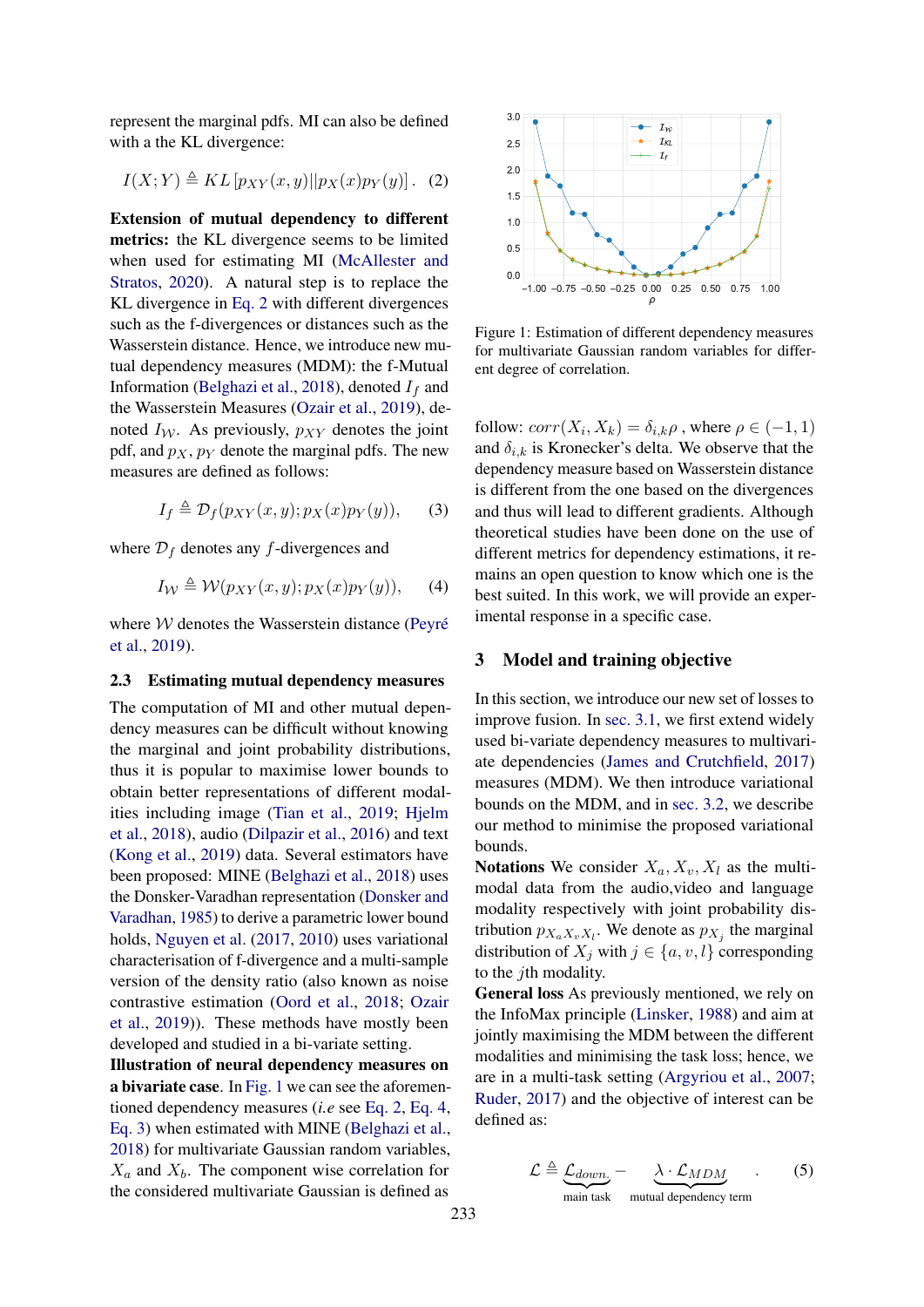$\mathcal{L}_{down}$  represents a downstream specific (target task) loss *i.e* a binary cross-entropy or a  $L_1$  loss,  $\lambda$ is a meta-parameter and  $\mathcal{L}_{MDM}$  is the multivariate dependencies measures (see [sec. 3.2\)](#page-3-1). Minimisation of our newly defined objectives requires to derive lower bounds on the  $\mathcal{L}_{MDM}$  terms, and then to obtain trainable surrogates.

# <span id="page-3-0"></span>3.1 From bivariate to multivariate dependencies

In our setting, we aim at maximising cross-view interactions involving three modalities, thus we need to generalise bivariate dependency measures to multivariate dependency measures.

Definition 3.1 (Multivariate Dependencies Measures). Let  $X_a, X_v, X_l$  be a set of random vari $ables$  with joint pdf  $p_{X_aX_vX_l}$  and respective *marginal pdf*  $p_{X_i}$  *with*  $j \in \{a, v, l\}$ *. Then we defined the multivariate mutual information*  $I_{kl}$ *which is also refered as total correlation [\(Watan](#page-10-10)[abe,](#page-10-10) [1960\)](#page-10-10) or multi-information [\(Studeny and Vej-](#page-10-13) ` [narová,](#page-10-13) [1998\)](#page-10-13):*

$$
\mathbf{I}_{kl} \triangleq KL(p_{X_a X_v X_l}(x_a, x_v, x_l)|| \prod_{j \in \{a, v, l\}} p_{X_j}(x_j)).
$$

*Simarly for any f-divergence we define the multivariate f-mutual information*  $I_f$  *as:* 

$$
\mathbf{I}_f \triangleq \mathcal{D}_f(p_{X_a X_v X_l}(x_a, x_v, x_l); \prod_{j \in \{a, v, l\}} p_{X_j}(x_j)).
$$

*Finally, we also extend [Eq. 3](#page-2-4) to obtain the multivariate Wasserstein dependency measure*  $I_W$ :

$$
\mathbf{I}_{\mathcal{W}} \triangleq \mathcal{W}(p_{X_a X_v X_l}(x_a, x_v, x_l); \prod_{j \in \{a, v, l\}} p_{X_j}(x_j)).
$$

*where* W *denotes the Wasserstein distance.*

### <span id="page-3-1"></span>3.2 From theoretical bounds to trainable surrogates

To train our neural architecture we need to estimate the previously defined multivariate dependency measures. We rely on neural estimators that are given in [Th. 1.](#page-3-2)

<span id="page-3-2"></span>Theorem 1. *Multivariate Neural Dependency Measures* Let the family of functions  $T(\theta)$ :  $\mathcal{X}_a$   $\times$  $\mathcal{X}_v \times \mathcal{X}_l \to \mathbb{R}$  parametrized by a deep neural net*work with learnable parameters*  $\theta \in \Theta$ *. The multivariate mutual information measure*  $I_{kl}$  *is defined as:*

<span id="page-3-3"></span>
$$
\boldsymbol{I}_{kl} \triangleq \sup_{\theta} \mathbb{E}_{p_{X_a X_v X_l}} [T_{\theta}] - \log \left[ \mathbb{E}_{\prod_{j \in \{a, v, l\}} p_{X_j}} [e^{T_{\theta}}] \right].
$$
 (6)

*The neural multivariate f-mutual information measure*  $I_f$  *is defined as follows:* 

<span id="page-3-4"></span>
$$
\boldsymbol{I}_f \triangleq \underset{\boldsymbol{\theta}}{\text{sup}} \quad \mathbb{E}_{p_{X_a X_v X_l}}[T_{\boldsymbol{\theta}}] - \mathbb{E}_{\prod_{j \in \{a, v, l\}} p_{X_j}}[e^{T_{\boldsymbol{\theta}}-1}]. \tag{7}
$$

*The neural multivariate Wasserstein dependency measure*  $I_W$  *is defined as follows:* 

<span id="page-3-5"></span>
$$
I_{\mathcal{W}} \triangleq \sup_{\theta:T_{\theta}\in\mathbb{L}} \mathbb{E}_{p_{X_a X_v X_l}}[T_{\theta}] - \log \left[\mathbb{E} \prod_{j\in\{a,v,l\}} p_{X_j}} [T_{\theta}]\right].
$$
 (8)

*Where* L *is the set of all 1-Lipschitz functions from*  $\mathcal{R}^d \to \mathcal{R}$ 

Sketch of proofs: [Eq. 6](#page-3-3) is a direct application of the Donsker-Varadhan representation of the KL divergence (we assume that the integrability constraints are satisfied). [Eq. 7](#page-3-4) comes from the work of [Nguyen et al.](#page-9-16) [\(2017\)](#page-9-16). [Eq. 8](#page-3-5) comes from the Kantorovich-Rubenstein: we refer the reader to [\(Villani,](#page-10-14) [2008;](#page-10-14) [Peyré et al.,](#page-9-12) [2019\)](#page-9-12) for a rigorous and exhaustive treatment.

Practical estimate of the variational bounds. The empirical estimator that we derive from [Th. 1](#page-3-2) can be used in practical way: the expectations in [Eq. 6,](#page-3-3) [Eq. 7](#page-3-4) and [Eq. 8](#page-3-5) are estimated using empirical samples from the joint distribution  $p_{X_a X_v X_l}$ . The empirical samples from  $j \in \{a, v, l\}$  $p_{X_j}$  are obtained

by shuffling the samples from the joint distribution in a batch. We integrate this into minimising a multi-task objective [\(5\)](#page-2-5) by using minus the estimator. We refer to the losses obtained with the penalty based on the estimators described in [Eq. 6,](#page-3-3) [Eq. 7](#page-3-4) and [Eq. 8](#page-3-5) as  $\mathcal{L}_{kl}$ ,  $\mathcal{L}_f$  and  $\mathcal{L}_{\mathcal{W}}$  respectively. Details on the practical minimisation of our variational bounds are provided in [Algorithm 1.](#page-4-0)

Remark. *In this work we choose to generalise MINE to compute multivariate dependencies. Comparing our proposed algorithm to other alternatives mentioned in [sec. 2](#page-1-2) is left for future work. This choice is driven by two main reasons: (1) our framework allows the use of various types of contrast measures (e.g Wasserstein distance,*f*divergences); (2) the critic network*  $T_{\theta}$  *can be used for interpretability purposes as shown in [sec. 5.4.](#page-7-0)*

# <span id="page-3-6"></span>4 Experimental setting

In this section, we present our experimental settings including the neural architectures we compare, the datasets, the metrics and our methodology, which includes the hyper-parameter selection.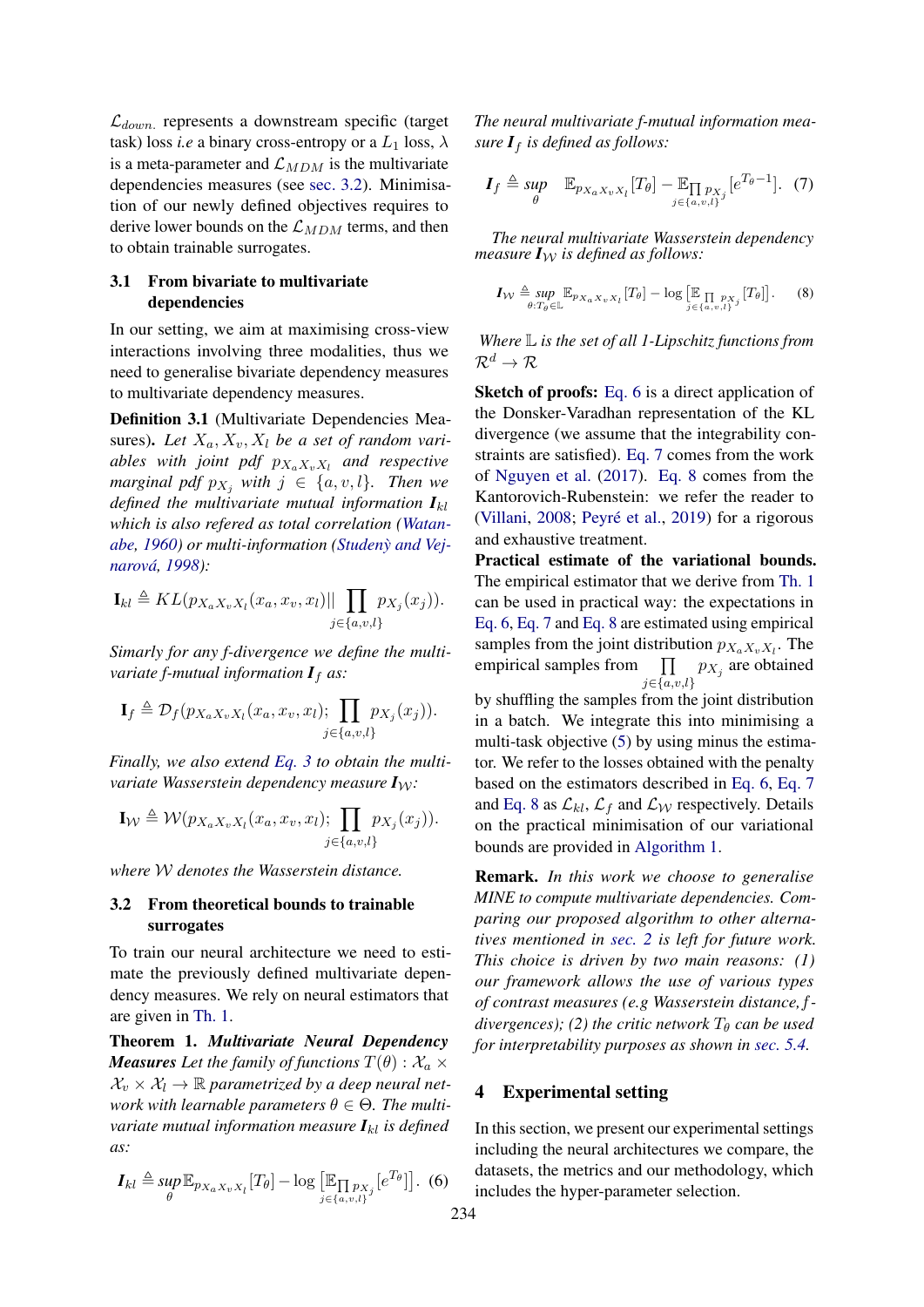<span id="page-4-0"></span>Algorithm 1 Two-stage procedure to minimise multivariate dependency measures.

**INPUT:**  $\mathcal{D}_n = \{(x_a^j, x_v^j, x_l^j)\}$  $\{l\}$ ,  $\forall j \in [1, n]$ } multimodal training dataset, m batch size,  $\sigma_a$ ,  $\sigma_v$ ,  $\sigma_l$ :  $[1, m] \rightarrow [1, m]$  three permutations,  $\theta_c$  weights of the deep classifier,  $\theta$  weights of the statistical network  $T_{\theta}$ .

**Initialization:** parameters  $\theta$  and  $\theta_c$ Build Negative Dataset:

$$
\bar{\mathcal{D}_n} = \{ (x_a^{\sigma_a(j)}, x_v^{\sigma_v(j)}, x_l^{\sigma_l(j)}), \forall j \in [1, n] \}
$$

Optimization:

while  $(\theta, \theta_c)$  not converged do for  $i \in [1, Unroll]$  do Sample from  $\mathcal{D}_n$ ,  $\mathcal{B} \sim p_{X_a X_v X_l}$ Sample from  $\bar{\mathcal{D}_n}$ ,  $\bar{\mathcal{B}} \sim \bar{\mathcal{I}}$  $j \in \{a, v, l\}$  $p_{X_j}$ Update  $\theta$  based on the empirical version of [Eq. 6](#page-3-3) or [Eq. 7](#page-3-4) or [Eq. 8.](#page-3-5) end for Sample a batch  $\beta$  from  $\mathcal D$ Update  $\theta_c$  with B using [Eq. 5.](#page-2-5) end while

**OUTPUT:** Classifiers weights  $\theta_c$ 

#### 4.1 Datasets

We empirically evaluate our methods on two english datasets: CMU-MOSI and CMU-MOSEI. Both datasets have been frequently used to assess model performance in human multimodal sentiment and emotion recognition.

CMU-MOSI: Multimodal Opinion Sentiment Intensity [\(Wöllmer et al.,](#page-10-7) [2013\)](#page-10-7) is a sentiment annotated dataset gathering 2, 199 short monologue video clips.

CMU-MOSEI: CMU-Multimodal Opinion Sentiment and Emotion Intensity [\(Zadeh et al.,](#page-11-1) [2018c\)](#page-11-1) is an emotion and sentiment annotated corpus consisting of 23, 454 movie review videos taken from YouTube. Both CMU-MOSI and CMU-MOSEI are labelled by humans with a sentiment score in  $[-3, 3]$ . For each dataset, three modalities are available; we follow prior work [\(Zadeh et al.,](#page-11-0) [2018b,](#page-11-0) [2017;](#page-10-4) [Rahman et al.,](#page-10-2) [2020\)](#page-10-2) and the features that have been obtained as follows<sup>[1](#page-4-1)</sup>:

Language: Video transcripts are converted to word embeddings using either Glove [\(Pennington et al.,](#page-9-20)

[2014\)](#page-9-20), BERT or XLNET contextualised embeddings. For Glove, the embeddings are of dimension 300, where for BERT and XLNET this dimension is 768.

Vision: Vision features are extracted using Facet which results into facial action units corresponding to facial muscle movement. For CMU-MOSEI, the video vectors are composed of 47 units, and for CMU-MOSI they are composed of 35.

Audio : Audio features are extracted using CO-VAREP [\(Degottex et al.,](#page-8-5) [2014\)](#page-8-5). This results into a vector of dimension 74 which includes 12 Melfrequency cepstral coefficients (MFCCs), as well as pitch tracking and voiced/unvoiced segmenting features, peak slope parameters, maxima dispersion quotients and glottal source parameters.

Video and audio are aligned on text-based following the convention introduced in [\(Chen et al.,](#page-8-6) [2017\)](#page-8-6) and the forced alignment described in [\(Yuan and](#page-10-15) [Liberman,](#page-10-15) [2008\)](#page-10-15).

### 4.2 Evaluation metrics

Multimodal Opinion Sentiment Intensity prediction is treated as a regression problem. Thus, we report both the Mean Absolute Error (MAE) and the correlation of model predictions with true labels. In the literature, the regression task is also turned into a binary classification task for polarity prediction. We follow standard practices [\(Rahman et al.,](#page-10-2) [2020\)](#page-10-2) and report the Accuracy<sup>[2](#page-4-2)</sup> ( $Acc<sub>7</sub>$  denotes accuracy on 7 classes and  $Acc_2$  the binary accuracy) of our best performing models.

### 4.3 Neural architectures

In our experiments, we choose to modify the loss function of the different models that have been introduced for multi-modal sentiment analysis on both CMU-MOSI and CMU-MOSEI: Memory Fusion Network (MFN [\(Zadeh et al.,](#page-11-3) [2018a\)](#page-11-3)), Lowrank Multimodal Fusion (LFN [\(Liu et al.,](#page-9-3) [2018\)](#page-9-3)) and two state-of-the-art transformers based models [\(Rahman et al.,](#page-10-2) [2020\)](#page-10-2) for fusion rely on BERT [\(De](#page-8-7)[vlin et al.,](#page-8-7) [2018\)](#page-8-7) (MAG-BERT) and XLNET [\(Yang](#page-10-16) [et al.,](#page-10-16) [2019\)](#page-10-16) (MAG-XLNT). To assess the validity of the proposed losses, we also apply our method to a simple early fusion LSTM (EF-LSTM) as a baseline model.

Model overview: Aforementioned models can be

<span id="page-4-1"></span><sup>1</sup>Data from CMU-MOSI and CMU-MOSEI can be obtained from [https://github.com/WasifurRahman/](https://github.com/WasifurRahman/BERT_multimodal_transformer) [BERT\\_multimodal\\_transformer](https://github.com/WasifurRahman/BERT_multimodal_transformer)

<span id="page-4-2"></span> $2$ The regression outputs are turned into categorical values to obtain either 2 or 7 categories (see [\(Rahman et al.,](#page-10-2) [2020;](#page-10-2) [Zadeh et al.,](#page-11-3) [2018a;](#page-11-3) [Liu et al.,](#page-9-3) [2018\)](#page-9-3))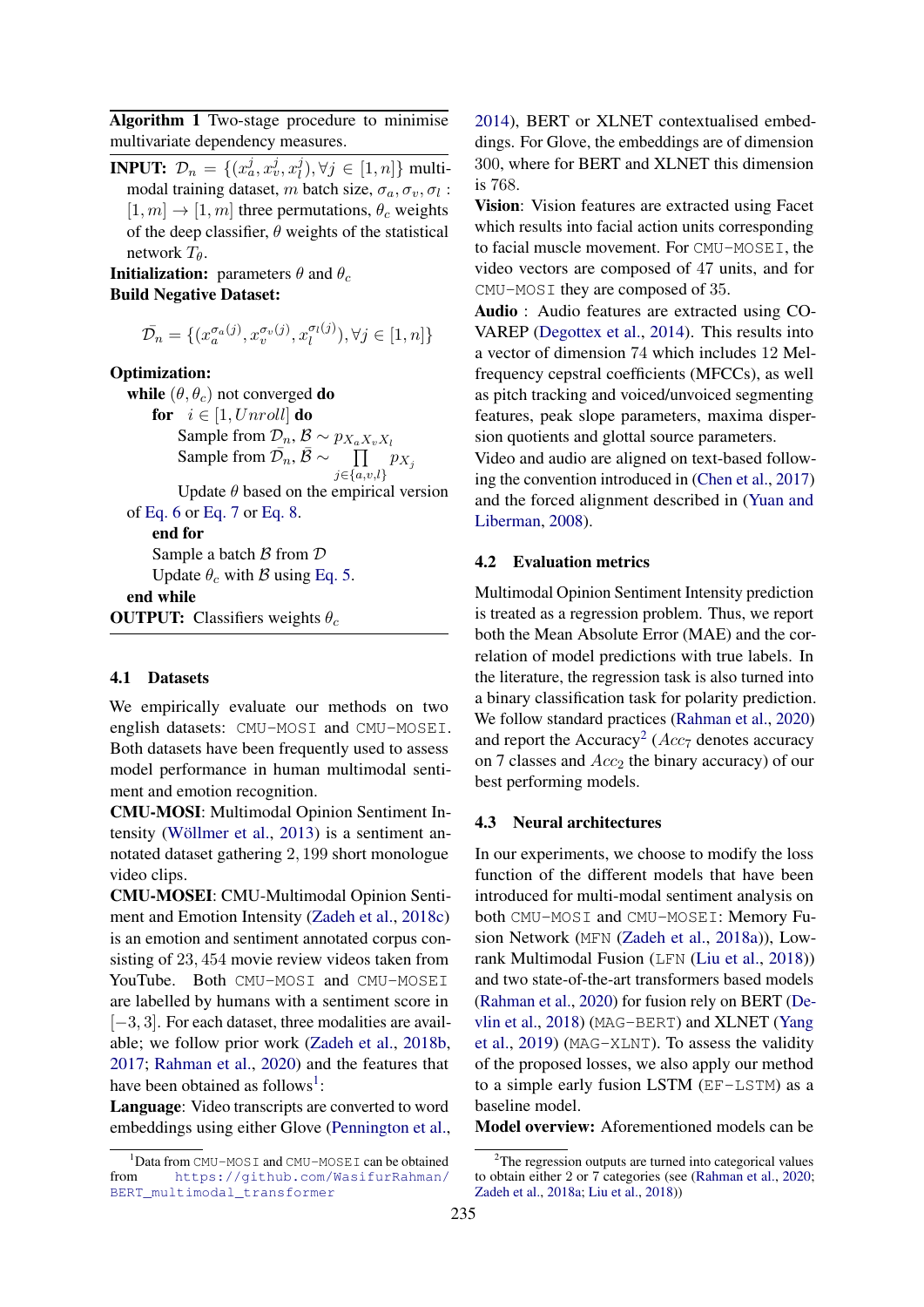seen as a multi-modal encoder  $f_{\theta_e}$  providing a representation  $Z_{avl}$  containing information and dependencies between modalities  $X_l, X_a, X_v$  namely:

$$
f_{\theta_e}(X_a, X_v, X_l) = Z_{avl}.
$$

As a final step, a linear transformation  $A_{\theta_p}$  is applied to  $Z_{avl}$  to perform the regression.

EF-LSTM: is the most basic architecture used in the current multimodal analysis where each sequence view is encoded separately with LSTM channels. Then, a fusion function is applied to all representations.

TFN: computes a representation of each view, and then applies a fusion operator. Acoustic and visual views are first mean-pooled then encoded through a 2-layers perceptron. Linguistic features are computed with a LSTM channel. Here, the fusion function is a cross-modal product capturing unimodal, bimodal and trimodal interactions across modalities.

MFN enriches the previous EF-LSTM architecture with an attention module that computes a crossview representation at each time step. They are then gathered and a final representation is computed by a gated multi-view memory [\(Zadeh et al.,](#page-11-3) [2018a\)](#page-11-3).

MAG-BERT and MAG-XLNT are based on pretrained transformer architectures [\(Devlin et al.,](#page-8-7) [2018;](#page-8-7) [Yang et al.,](#page-10-16) [2019\)](#page-10-16) allowing inputs on each of the transformer units to be multimodal, thanks to a special gate inspired by [Wang et al.](#page-10-17) [\(2018\)](#page-10-17). The  $Z_{avl}$  is the [CLS] representation provided by the last transformer head. For each architecture, we use the optimal architecture hyperparameters provided by the associated papers (see [sec. 8\)](#page-12-0).

# 5 Numerical results

We present and discuss here the results obtained using the experimental setting described in [sec. 4.](#page-3-6) To better understand the impact of our new methods, we propose to investigate the following points: Efficiency of the  $\mathcal{L}_{MDM}$ : to gain understanding

of the usefulness of our new objectives, we study the impact of adding the mutual dependency term on the basic multimodal neural model EF-LSTM. Improving model performance and comparing multivariate dependency measures: the choice of the most suitable dependency measure for a given task is still an open problem (see [sec. 3\)](#page-2-6). Thus, we compare the performance – on both multimodal sentiment and emotion prediction tasks– of

the different dependency measures. The compared measures are combined with different models using various fusion mechanisms.

Improving the robustness to modality drop: a desirable quality of multimodal representations is the robustness to a missing modality. We study how the maximisation of mutual dependency measures during training affects the robustness of the representation when a modality becomes missing. Towards explainable representations: the statistical network  $T_{\theta}$  allows us to compute a dependency measure between the three considered modalities. We carry out a qualitative analysis in order to investigate if a high dependency can be explained by complementariness across modalities.

### <span id="page-5-0"></span>5.1 Efficiency of the MDM penalty

For a simple EF-LSTM, we study the improvement induced by addition of our MDM penalty. The results are presented in [Tab. 1,](#page-6-1) where a EF-LSTM trained with no mutual dependency term is denoted with  $\mathcal{L}_{\emptyset}$ . On both studied datasets, we observe that the addition of a MDM penalty leads to stronger performances on all metrics. For both datasets, we observe that the best performing models are obtained by training with an additional mutual dependency measure term. Keeping in mind the example shown in [Fig. 1,](#page-2-2) we can draw a first comparison between the different dependency measures. Although in a simple case  $\mathcal{L}_f$  and  $\mathcal{L}_{kl}$  estimate a similar quantity (see [Fig. 1\)](#page-2-2), in more complex practical applications they do not achieve the same performance. Even though, the Donsker-Varadhan bound used for  $\mathcal{L}_{kl}$  is stronger<sup>[3](#page-5-1)</sup> than the one used to estimate  $\mathcal{L}_f$ ; for a simple model the stronger bound does not lead to better results. It is possible that most of the differences in performance observed come from the optimisation process during train- $ing<sup>4</sup>$  $ing<sup>4</sup>$  $ing<sup>4</sup>$ .

Takeaways: On the simple case of EF-LSTM adding MDM penalty improves the performance on the downstream tasks.

# 5.2 Improving models and comparing multivariate dependency measures

In this experiment, we apply the different penalties to more advanced architectures, using various fusion mechanisms.

<span id="page-5-2"></span><span id="page-5-1"></span><sup>&</sup>lt;sup>3</sup>For a fixed  $T_\theta$  the right term in [Eq. 6](#page-3-3) is greater than [Eq. 7](#page-3-4) 4 Similar conclusion have been drawn in the field of metric learning problem when comparing different estimates of the mutual information [\(Boudiaf et al.,](#page-8-8) [2020\)](#page-8-8).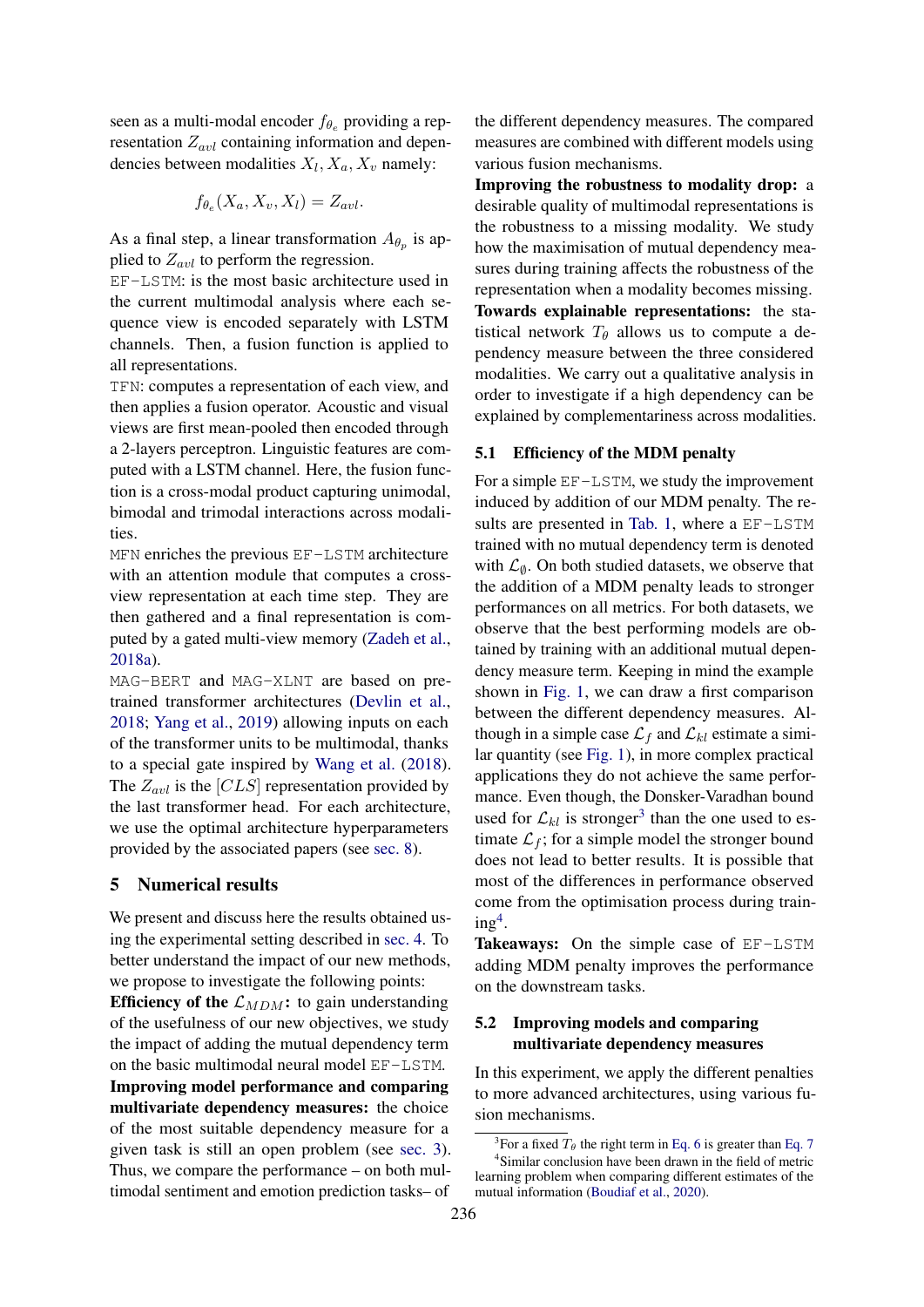<span id="page-6-1"></span>

|                             | $Acc^h_7$ | Acc <sub>2</sub> <sup>h</sup> | $MAE^l$ | Corr <sup>h</sup> |  |  |
|-----------------------------|-----------|-------------------------------|---------|-------------------|--|--|
|                             | CMU-MOSI  |                               |         |                   |  |  |
| $\mathcal{L}_{\emptyset}$   | 31.1      | 76.1                          | 1.00    | 0.65              |  |  |
| $\mathcal{L}_{kl}$          | 31.7      | 76.4                          | 1.00    | 0.66              |  |  |
| $\mathcal{L}_f$             | 33.7      | 76.2                          | 1.02    | 0.66              |  |  |
| $\mathcal{L}_{\mathcal{W}}$ | 33.5      | 76.4                          | 0.98    | 0.66              |  |  |
| CMU-MOSEI                   |           |                               |         |                   |  |  |
| $\mathcal{L}_{\emptyset}$   | 44.2      | 75.0                          | 0.72    | 0.52              |  |  |
| $\mathcal{L}_{kl}$          | 44.5      | 75.6                          | 0.70    | 0.53              |  |  |
| $\mathcal{L}_f$             | 45.5      | 75.2                          | 0.70    | 0.52              |  |  |
| $\mathcal{L}_{\mathcal{W}}$ | 45.3      | 75.9                          | 0.68    | 0.54              |  |  |

Table 1: Results on sentiment analysis on both CMU-MOSI and CMU-MOSEI for a EF-LSTM.  $Acc<sub>7</sub>$ denotes accuracy on 7 classes and  $Acc<sub>2</sub>$  the binary accuracy. MAE denotes the Mean Absolute Error and Corr is the Pearson correlation.  $h$  means higher is better and  $l$  means lower is better. The choice of the evaluation metrics follows standard practices [\(Rahman](#page-10-2) [et al.,](#page-10-2) [2020\)](#page-10-2). Underline results demonstrate significant improvement (p-value belows 0.05) against the baseline when performing the Wilcoxon Mann Whitney test [\(Wilcoxon,](#page-10-18) [1992\)](#page-10-18) on 10 runs using different seeds.

General analysis. [Tab. 2](#page-6-2) shows the performance of various neural architectures trained with and without MDM penalty. Results are coherent with the previous experiment: we observe that jointly maximising a mutual dependency measure leads to better results on the downstream task: for example, a MFN on CMU-MOSI trained with  $\mathcal{L}_{\mathcal{W}}$ outperforms by 4.6 points on  $Acc<sub>7</sub><sup>h</sup>$  the model trained without the mutual dependency term. On CMU-MOSEI we also obtain subsequent improvements while training with MMD. On CMU-MOSI the TFN also strongly benefits from the mutual dependency term with an absolute improvement of 3.7% (on  $Acc^h_7$ ) with  $\mathcal{L}_{\mathcal{W}}$  compared to  $\mathcal{L}_{\emptyset}$ . [Tab. 2](#page-6-2) shows that our methods not only perform well on recurrent architectures but also on pretrained Transformer-based models, that achieve higher results due to a superior capacity to model contextual dependencies (see [\(Rahman et al.,](#page-10-2) [2020\)](#page-10-2)).

Improving state-of-the-art models. MAGBERT and MAGXLNET are state-of-the art models on both CMU-MOSI and CMU-MOSEI. From [Tab. 2,](#page-6-2) we observe that our methods can improve the performance of both models. It is worth noting that, in both cases,  $\mathcal{L}_{\mathcal{W}}$  combined with pre-trained transformers achieves good results. This performance gain suggests that our method is able to capture dependencies that are not learnt during either pretraining of the language model (*i.e* BERT or XL-

<span id="page-6-2"></span>

|                             | CMU-MOSI    |             |         |                   |           | CMU-MOSEI |         |          |
|-----------------------------|-------------|-------------|---------|-------------------|-----------|-----------|---------|----------|
|                             | $Acc^h_7$   | $Acc^h_2$   | $MAE^l$ | Corr <sup>h</sup> | $Acc^h_7$ | $Acc^h_2$ | $MAE^l$ | $Corr^h$ |
|                             | MFN         |             |         |                   |           |           |         |          |
| $\mathcal{L}_{\emptyset}$   | 31.3        | 76.6        | 1.01    | 0.62              | 44.4      | 74.7      | 0.72    | 0.53     |
| $\mathcal{L}_{kl}$          | <u>32.5</u> | 76.7        | 0.96    | 0.65              | 44.2      | 74.7      | 0.72    | 0.57     |
| $\mathcal{L}_f$             | 35.7        | 77.4        | 0.96    | 0.65              | 46.1      | 75.4      | 0.69    | 0.56     |
| $\mathcal{L}_{\mathcal{W}}$ | <u>35.9</u> | <u>77.6</u> | 0.96    | 0.65              | 46.2      | 75.1      | 0.69    | 0.56     |
| LFN                         |             |             |         |                   |           |           |         |          |
| $\mathcal{L}_{\emptyset}$   | 31.9        | 76.9        | 1.00    | 0.63              | 45.2      | 74.2      | 0.70    | 0.54     |
| $\mathcal{L}_{kl}$          | 32.6        | 77.7        | 0.97    | 0.63              | 46.1      | 75.3      | 0.68    | 0.57     |
| $\mathcal{L}_f$             | 35.6        | 77.1        | 0.97    | 0.63              | 45.8      | 75.4      | 0.69    | 0.57     |
| $\mathcal{L}_{\mathcal{W}}$ | 35.6        | 77.7        | 0.96    | 0.67              | 46.2      | 75.4      | 0.67    | 0.57     |
| MAGBERT                     |             |             |         |                   |           |           |         |          |
| $\mathcal{L}_{\emptyset}$   | 40.2        | 84.7        | 0.79    | 0.80              | 46.8      | 84.9      | 0.59    | 0.77     |
| $\mathcal{L}_{kl}$          | 42.0        | 85.6        | 0.76    | 0.82              | 47.1      | 85.4      | 0.59    | 0.79     |
| $\mathcal{L}_f$             | 41.7        | 85.6        | 0.78    | 0.82              | 46.9      | 85.6      | 0.59    | 0.79     |
| $\mathcal{L}_{\mathcal{W}}$ | 41.8        | 85.3        | 0.76    | 0.82              | 47.8      | 85.5      | 0.59    | 0.79     |
| MAGXLNET                    |             |             |         |                   |           |           |         |          |
| $\mathcal{L}_{\emptyset}$   | 43.0        | 86.2        | 0.76    | 0.82              | 46.7      | 84.4      | 0.59    | 0.79     |
| $\mathcal{L}_{kl}$          | 44.5        | 86.1        | 0.74    | 0.82              | 47.5      | 85.4      | 0.59    | 0.81     |
| $\mathcal{L}_f$             | 43.9        | 86.6        | 0.74    | 0.82              | 47.4      | 85.0      | 0.59    | 0.81     |
| $\mathcal{L}_{\mathcal{W}}$ | 44.4        | 86.9        | 0.74    | 0.82              | 47.9      | 85.8      | 0.59    | 0.82     |

Table 2: Results on sentiment and emotion prediction on both CMU-MOSI and CMU-MOSEI dataset for the different neural architectures presented in [sec. 4](#page-3-6) relying on various fusion mechanisms.

NET) or by the Multimodal Adaptation Gate used to perform the fusion.

Comparing dependency measures. [Tab. 2](#page-6-2) shows that there is no dependency measure that achieves the best results in all cases. This result tends to confirm that the optimisation process during training plays an important role (see hypothesis in [sec. 5.1\)](#page-5-0). However, we can observe that optimising the multivariate Wasserstein dependency measure is usually a good choice, since it achieves state of the art results in many configurations. It is worth noting that several pieces of research point the limitations of mutual information estimators [\(McAllester and](#page-9-11) [Stratos,](#page-9-11) [2020;](#page-9-11) [Song and Ermon,](#page-10-19) [2019\)](#page-10-19).

Takeaways: The addition of MMD not only benefits simple models (*e.g* EF-LSTM) but also improves performance when combined with both complex fusion mechanisms and pretrained models. For practical applications, the Wasserstein distance is a good choice of contrast function.

#### <span id="page-6-0"></span>5.3 Improved robustness to modality drop

Although fusion with visual and acoustic modalities provided a performance improvement [\(Wang](#page-10-17) [et al.,](#page-10-17) [2018\)](#page-10-17), the performance of Multimodal systems on sentiment prediction tasks is mainly carried by the linguistic modality [\(Zadeh et al.,](#page-11-3) [2018a,](#page-11-3) [2017\)](#page-10-4). Thus it is interesting to study how a multimodal system behaves when the text modality is missing because it gives insights on the robustness of the representation.

Experiment description. In this experiment, we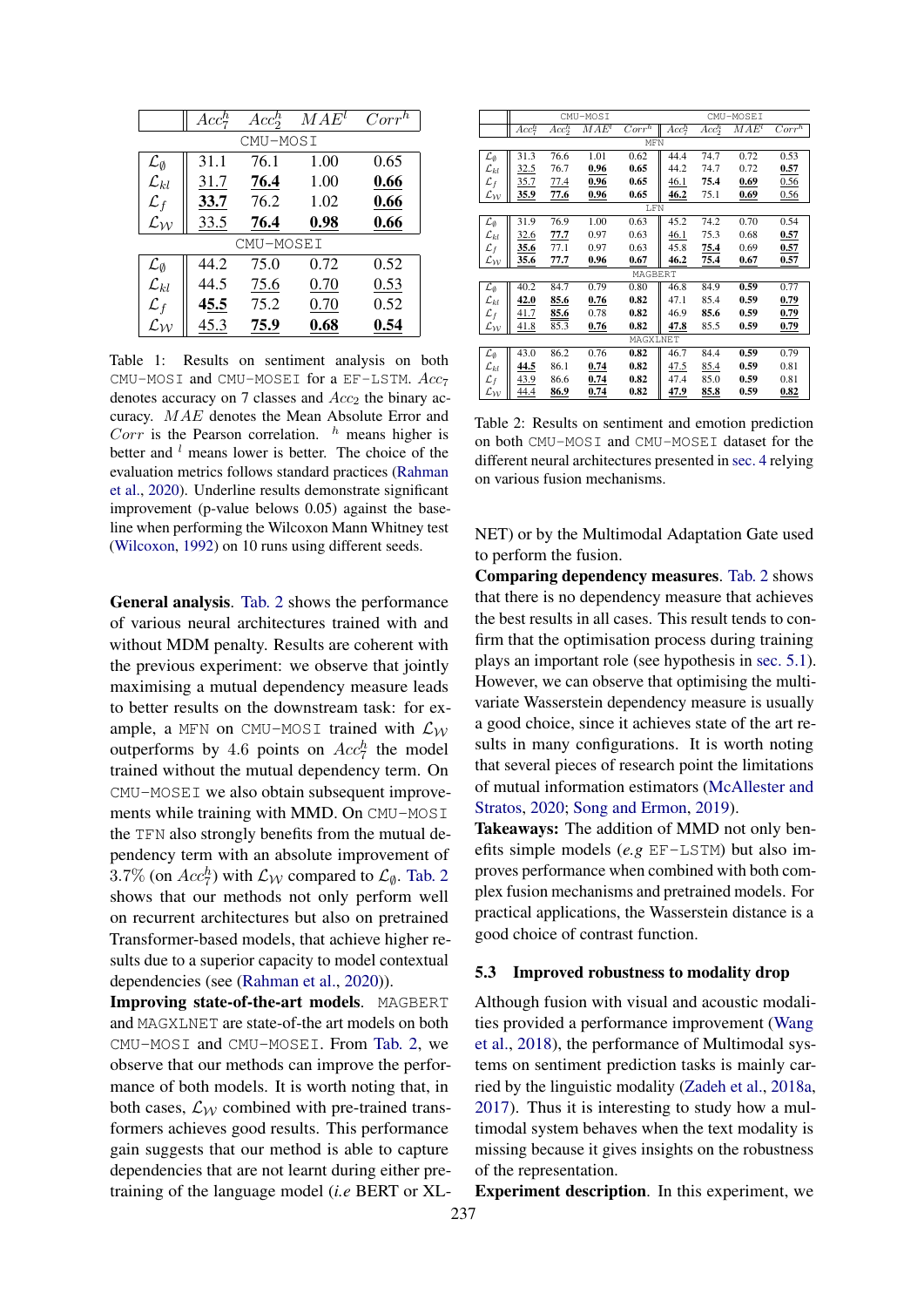<span id="page-7-3"></span>

| Spoken Transcripts                                                                                                                                  | Acoustic and visual behaviour                   |  |
|-----------------------------------------------------------------------------------------------------------------------------------------------------|-------------------------------------------------|--|
| um the story was all right                                                                                                                          | low energy monotonous voice + headshake         |  |
| <i>i</i> mean its a Nicholas Sparks book it must be good                                                                                            | $disappointed tone + neutral facial expression$ |  |
| the action is fucking awesome                                                                                                                       | head nod $+$ excited voice                      |  |
| it was cute you know the actors did a great job bringing the smurfs to<br>life such as joe george lopez neil patrick harris katy perry and a fourth | multiple smiles                                 |  |

Table 3: Examples from the CMU-MOSI dataset using MAGBERT. The last column is computed using the statistical network  $T_{\theta}$ . L stands for low values and H stands for high values. Green, grey, red highlight positive, neutral and negative expression/behaviours respectively

<span id="page-7-2"></span>

Figure 2: Study of the robustness of the representations against drop of the linguistic modality. Studied model is MAGBERT on CMU-MOSI. The ratio between the accuracy achieved with a corrupted linguistic modality  $Acc_2^{corrupt}$  and the accuracy  $Acc_2$  without any corruption is reported on  $y$ -axis. The preserved modalities during inference are reported on  $x$ -axis.  $A$ ,  $V$  respectively stands for acoustic and visual modality.

focus on the MAGBERT and MAGXLNET since they are the best performing models.<sup>[5](#page-7-1)</sup> As before, the considered models are trained using the losses described in [sec. 3](#page-2-6) and all modalities are kept during training time. During inference, we either keep only one modality (Audio or Video) or both. Text modality is always dropped.

Results. Results of the experiments conducted on CMU-MOSI are shown in [Fig. 2,](#page-7-2) giving values for the ratio  $Acc_2^{corrupt}/Acc_2$  where  $Acc_2^{corrupt}$  is the binary accuracy in the corrupted configuration and  $Acc<sub>2</sub>$  the accuracy obtained when all modalities are considered. We observe that models trained with an MDM penalty (either  $\mathcal{L}_{kl}$ ,  $\mathcal{L}_f$  or  $\mathcal{L}_W$ ) resist better to missing modalities than those trained with  $\mathcal{L}_{\emptyset}$ . For example, when trained with  $\mathcal{L}_{kl}$  or  $\mathcal{L}_f$ , the drop in performance is limited to  $\approx 25\%$  in any setting. Interestingly, for MAGBERT  $\mathcal{L}_W$  and  $\mathcal{L}_{KL}$ achieve comparable results;  $\mathcal{L}_{KL}$  is more resistant

to dropping the language modality, and thus, could be preferred in practical applications.

Takeaway: Maximising the MMD allows an information transfer between modalities.

### <span id="page-7-0"></span>5.4 Towards explainable representations

In this section, we propose a qualitative experiment allowing us to interpret the predictions made by the deep neural classifier. During training,  $T_{\theta}$ estimates the mutual dependency measure, using the surrogates introduced in [Th. 1.](#page-3-2) However, the inference process only involves the classifier, and  $T_{\theta}$  is unused. [Eq. 6,](#page-3-3) [Eq. 7,](#page-3-4) [Eq. 8](#page-3-5) show that  $T_{\theta}$  is trained to discriminate between valid representations (coming from the joint distribution) and corrupted representations (coming from the product of the marginals). Thus,  $T_{\theta}$  can be used, at inference time, to measure the mutual dependency of the representations used by the neural model. In [Tab. 3](#page-7-3) we report examples of low and high discrepancy measures for MAGBERT on CMU-MOSI. We can observe that high values correspond to video clips where audio, text and video are complementary (*e.g* use of head node [\(McClave,](#page-9-21) [2000\)](#page-9-21)) and low values correspond to the case where there exists contradictions across several modalities. Results on MAGXLET can be found in [sec. 8.3.](#page-12-1)

Takeaways:  $T_{\theta}$  used to estimate the MDM provides a mean to interpret representations learnt by the encoder.

# 6 Conclusions

In this paper, we introduced three new losses based on MDM. Through extensive set of experiments on CMU-MOSI and CMU-MOSEI, we have shown that SOTA architectures can benefit from these innovations with little modifications. A by-product of our method involves a statistical network that is a useful tool to explain the learnt high dimensional multimodal representations. This work paves the way for using and developing new alternative methods to improve the learning (*e.g* new estimator of mu-

<span id="page-7-1"></span><sup>&</sup>lt;sup>5</sup>Because of space constraints results corresponding to MAGXLNET are reported in [sec. 8.](#page-12-0)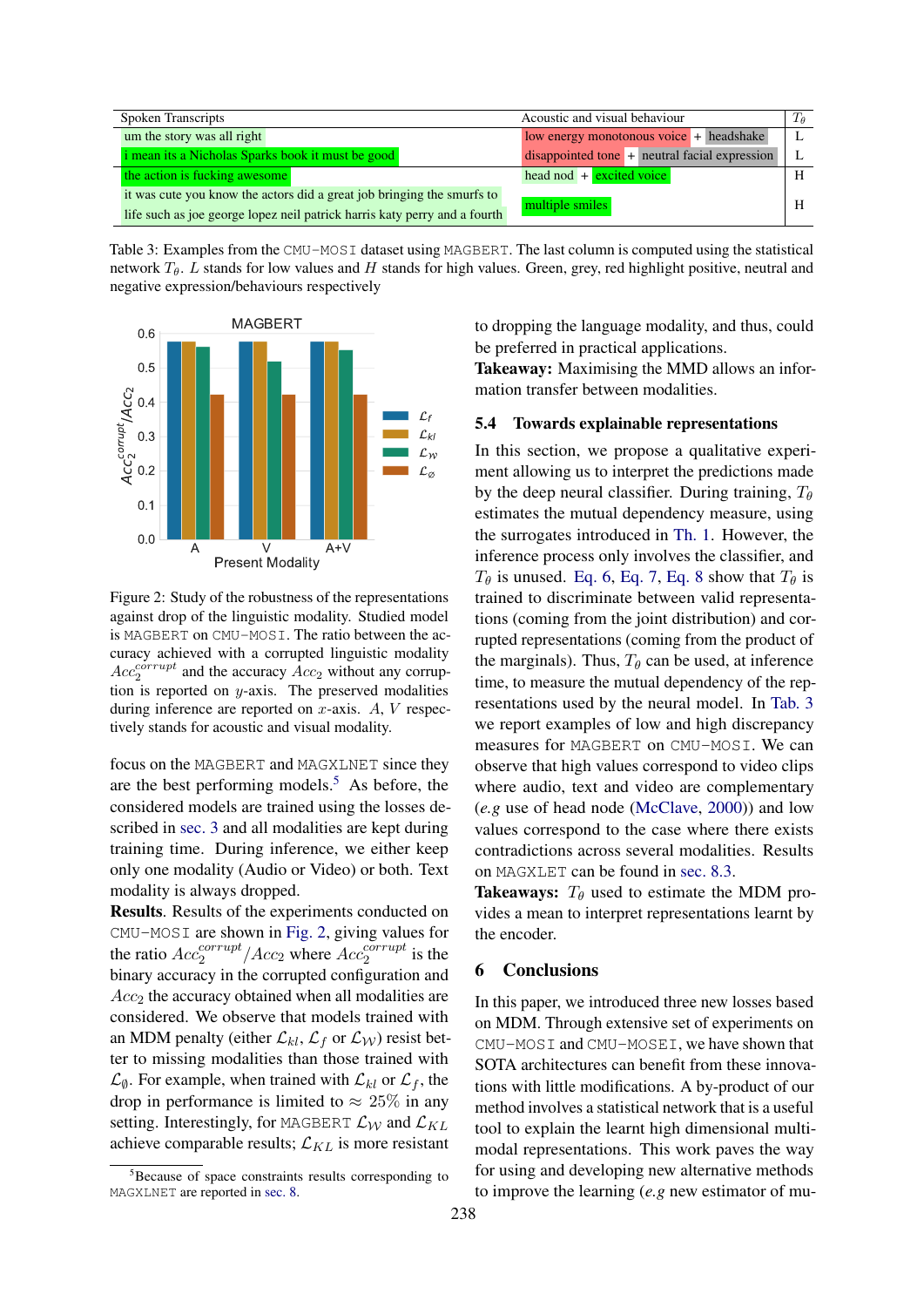tual information [\(Colombo et al.,](#page-8-9) [2021a\)](#page-8-9), Wasserstein Barycenters [\(Colombo et al.,](#page-8-10) [2021b\)](#page-8-10), Data Depths [\(Staerman et al.,](#page-10-20) [2021\)](#page-10-20), Extreme Value Theory [\(Jalalzai et al.,](#page-9-22) [2020\)](#page-9-22)). A future line of research involves using this methods for emotion [\(Colombo](#page-8-11) [et al.,](#page-8-11) [2019;](#page-8-11) [Witon et al.,](#page-10-21) [2018\)](#page-10-21) and dialog act [\(Cha](#page-8-12)[puis et al.,](#page-8-12) [2021,](#page-8-12) [2020a,](#page-8-13)[b\)](#page-8-14) classification with pretrained model tailored for spoken language [\(Dinkar](#page-8-15) [et al.,](#page-8-15) [2020\)](#page-8-15).

### 7 Acknowledgments

The research carried out in this paper has received funding from IBM, the French National Research Agency's grant ANR-17-MAOI and the DSAIDIS chair at Telecom-Paris. This work was also granted access to the HPC resources of IDRIS under the allocation 2021-AP010611665 as well as under the project 2021-101838 made by GENCI.

### **References**

- <span id="page-8-16"></span>Abien Fred Agarap. 2018. Deep learning using rectified linear units (relu). *arXiv preprint arXiv:1803.08375*.
- <span id="page-8-4"></span>Andreas Argyriou, Theodoros Evgeniou, and Massimiliano Pontil. 2007. Multi-task feature learning. In *Advances in neural information processing systems*, pages 41–48.
- <span id="page-8-0"></span>Tadas Baltrušaitis, Chaitanya Ahuja, and Louis-Philippe Morency. 2018. Multimodal machine learning: A survey and taxonomy. *IEEE transactions on pattern analysis and machine intelligence*, 41(2):423–443.
- <span id="page-8-2"></span>Mohamed Ishmael Belghazi, Aristide Baratin, Sai Rajeswar, Sherjil Ozair, Yoshua Bengio, Aaron Courville, and R Devon Hjelm. 2018. Mine: mutual information neural estimation. *arXiv preprint arXiv:1801.04062*.
- <span id="page-8-8"></span>Malik Boudiaf, Jérôme Rony, Imtiaz Masud Ziko, Eric Granger, Marco Pedersoli, Pablo Piantanida, and Ismail Ben Ayed. 2020. A unifying mutual information view of metric learning: cross-entropy vs. pairwise losses. In *European Conference on Computer Vision*, pages 548–564. Springer.
- <span id="page-8-1"></span>Carlos Busso, Murtaza Bulut, Chi-Chun Lee, Abe Kazemzadeh, Emily Mower, Samuel Kim, Jeannette N Chang, Sungbok Lee, and Shrikanth S Narayanan. 2008. Iemocap: Interactive emotional dyadic motion capture database. *Language resources and evaluation*, 42(4):335.
- <span id="page-8-12"></span>Emile Chapuis, Pierre Colombo, Matthieu Labeau, and Chloé Clave. 2021. [Code-switched inspired losses](http://arxiv.org/abs/2108.12465) [for generic spoken dialog representations.](http://arxiv.org/abs/2108.12465) *CoRR*, abs/2108.12465.
- <span id="page-8-13"></span>Emile Chapuis, Pierre Colombo, Matteo Manica, Matthieu Labeau, and Chloé Clavel. 2020a. [Hierar](http://arxiv.org/abs/2009.11152)[chical pre-training for sequence labelling in spoken](http://arxiv.org/abs/2009.11152) [dialog.](http://arxiv.org/abs/2009.11152) *CoRR*, abs/2009.11152.
- <span id="page-8-14"></span>Emile Chapuis, Pierre Colombo, Matteo Manica, Matthieu Labeau, and Chloé Clavel. 2020b. [Hierar](https://doi.org/10.18653/v1/2020.findings-emnlp.239)[chical pre-training for sequence labelling in spoken](https://doi.org/10.18653/v1/2020.findings-emnlp.239) [dialog.](https://doi.org/10.18653/v1/2020.findings-emnlp.239) In *Findings of the Association for Computational Linguistics: EMNLP 2020, Online Event, 16-20 November 2020*, volume EMNLP 2020 of *Findings of ACL*, pages 2636–2648. Association for Computational Linguistics.
- <span id="page-8-6"></span>Minghai Chen, Sen Wang, Paul Pu Liang, Tadas Baltrušaitis, Amir Zadeh, and Louis-Philippe Morency. 2017. Multimodal sentiment analysis with wordlevel fusion and reinforcement learning. In *Proceedings of the 19th ACM International Conference on Multimodal Interaction*, pages 163–171.
- <span id="page-8-9"></span>Pierre Colombo, Chloé Clavel, and Pablo Piantanida. 2021a. [A novel estimator of mutual information](http://arxiv.org/abs/2105.02685) [for learning to disentangle textual representations.](http://arxiv.org/abs/2105.02685) *CoRR*, abs/2105.02685.
- <span id="page-8-10"></span>Pierre Colombo, Guillaume Staerman, Chloé Clavel, and Pablo Piantanida. 2021b. [Automatic text eval](http://arxiv.org/abs/2108.12463)[uation through the lens of wasserstein barycenters.](http://arxiv.org/abs/2108.12463) *CoRR*, abs/2108.12463.
- <span id="page-8-11"></span>Pierre Colombo, Wojciech Witon, Ashutosh Modi, James Kennedy, and Mubbasir Kapadia. 2019. [Affect-driven dialog generation.](https://doi.org/10.18653/v1/n19-1374) In *Proceedings of the 2019 Conference of the North American Chapter of the Association for Computational Linguistics: Human Language Technologies, NAACL-HLT 2019, Minneapolis, MN, USA, June 2-7, 2019, Volume 1 (Long and Short Papers)*, pages 3734–3743. Association for Computational Linguistics.
- <span id="page-8-5"></span>Gilles Degottex, John Kane, Thomas Drugman, Tuomo Raitio, and Stefan Scherer. 2014. Covarep—a collaborative voice analysis repository for speech technologies. In *2014 ieee international conference on acoustics, speech and signal processing (icassp)*, pages 960–964. IEEE.
- <span id="page-8-7"></span>Jacob Devlin, Ming-Wei Chang, Kenton Lee, and Kristina Toutanova. 2018. Bert: Pre-training of deep bidirectional transformers for language understanding. *arXiv preprint arXiv:1810.04805*.
- <span id="page-8-3"></span>Hammad Dilpazir, Zia Muhammad, Qurratulain Minhas, Faheem Ahmed, Hafiz Malik, and Hasan Mahmood. 2016. Multivariate mutual information for audio video fusion. *Signal, Image and Video Processing*, 10(7):1265–1272.
- <span id="page-8-15"></span>Tanvi Dinkar, Pierre Colombo, Matthieu Labeau, and Chloé Clavel. 2020. [The importance of fillers for](https://doi.org/10.18653/v1/2020.emnlp-main.641) [text representations of speech transcripts.](https://doi.org/10.18653/v1/2020.emnlp-main.641) In *Proceedings of the 2020 Conference on Empirical Methods in Natural Language Processing, EMNLP 2020, Online, November 16-20, 2020*, pages 7985–7993. Association for Computational Linguistics.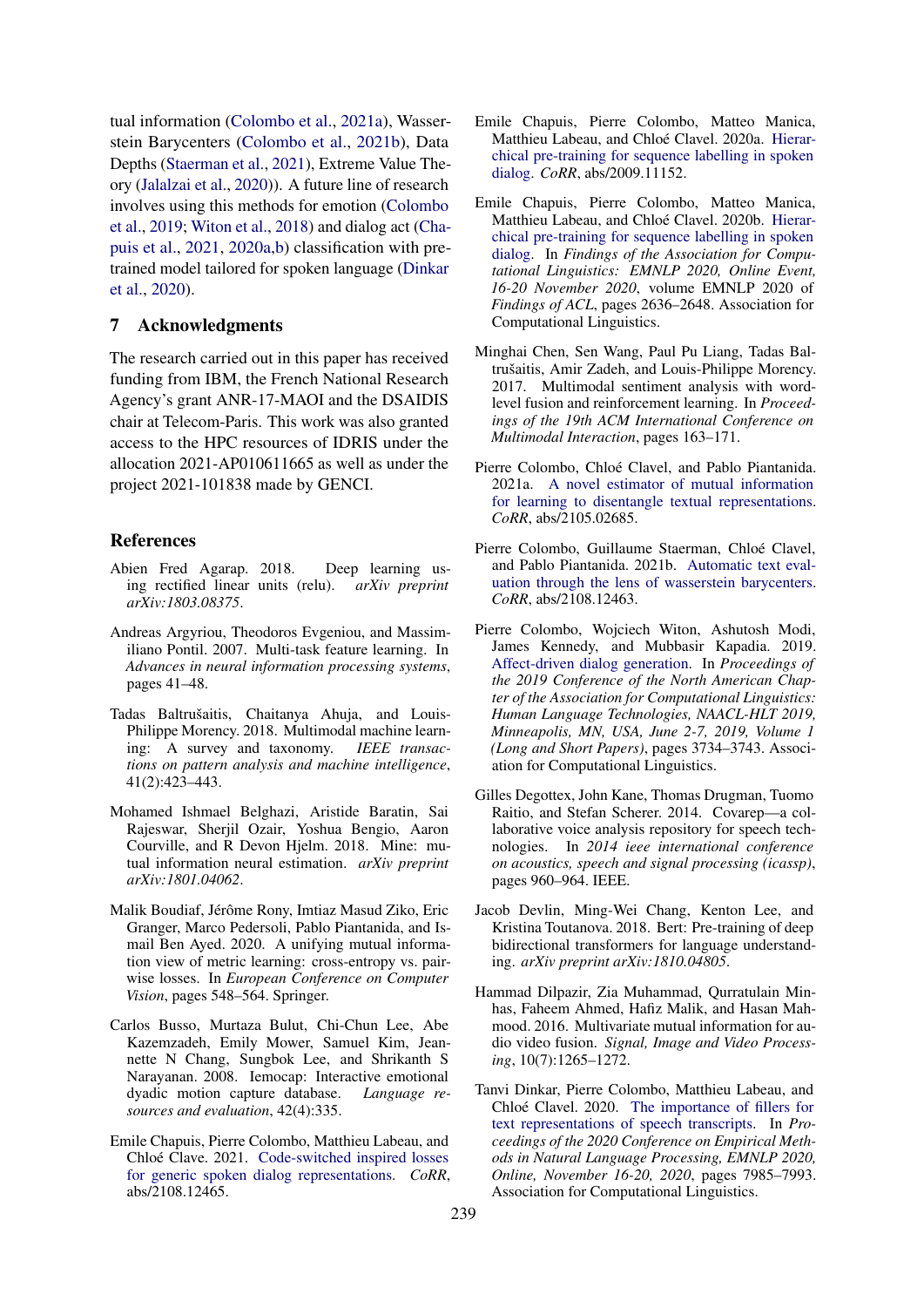- <span id="page-9-15"></span>MD Donsker and SRS Varadhan. 1985. Large deviations for stationary gaussian processes. *Communications in Mathematical Physics*, 97(1-2):187–210.
- <span id="page-9-1"></span>Alexandre Garcia, Pierre Colombo, Slim Essid, Florence d'Alché Buc, and Chloé Clavel. 2019a. From the token to the review: A hierarchical multimodal approach to opinion mining. *arXiv preprint arXiv:1908.11216*.
- <span id="page-9-6"></span>Alexandre Garcia, Slim Essid, Florence d'Alché Buc, and Chloé Clavel. 2019b. A multimodal movie review corpus for fine-grained opinion mining. *arXiv preprint arXiv:1902.10102*.
- <span id="page-9-4"></span>Devamanyu Hazarika, Roger Zimmermann, and Soujanya Poria. 2020. Misa: Modality-invariant andspecific representations for multimodal sentiment analysis. *arXiv preprint arXiv:2005.03545*.
- <span id="page-9-13"></span>R Devon Hjelm, Alex Fedorov, Samuel Lavoie-Marchildon, Karan Grewal, Phil Bachman, Adam Trischler, and Yoshua Bengio. 2018. Learning deep representations by mutual information estimation and maximization. *arXiv preprint arXiv:1808.06670*.
- <span id="page-9-9"></span>Zhiheng Huang, Wei Xu, and Kai Yu. 2015. Bidirectional lstm-crf models for sequence tagging. *arXiv preprint arXiv:1508.01991*.
- <span id="page-9-22"></span>Hamid Jalalzai, Pierre Colombo, Chloé Clavel, Éric Gaussier, Giovanna Varni, Emmanuel Vignon, and Anne Sabourin. 2020. [Heavy-tailed representations,](https://proceedings.neurips.cc/paper/2020/hash/2cfa3753d6a524711acb5fce38eeca1a-Abstract.html) [text polarity classification & data augmentation.](https://proceedings.neurips.cc/paper/2020/hash/2cfa3753d6a524711acb5fce38eeca1a-Abstract.html) In *Advances in Neural Information Processing Systems 33: Annual Conference on Neural Information Processing Systems 2020, NeurIPS 2020, December 6- 12, 2020, virtual*.
- <span id="page-9-19"></span>Ryan G James and James P Crutchfield. 2017. Multivariate dependence beyond shannon information. *Entropy*, 19(10):531.
- <span id="page-9-2"></span>Fahad Shahbaz Khan, Rao Muhammad Anwer, Joost Van De Weijer, Andrew D Bagdanov, Maria Vanrell, and Antonio M Lopez. 2012. Color attributes for object detection. In *2012 IEEE Conference on Computer Vision and Pattern Recognition*, pages 3306– 3313. IEEE.
- <span id="page-9-24"></span>Diederik P Kingma and Jimmy Ba. 2014. Adam: A method for stochastic optimization. *arXiv preprint arXiv:1412.6980*.
- <span id="page-9-10"></span>Justin B Kinney and Gurinder S Atwal. 2014. Equitability, mutual information, and the maximal information coefficient. *Proceedings of the National Academy of Sciences*, 111(9):3354–3359.
- <span id="page-9-14"></span>Lingpeng Kong, Cyprien de Masson d'Autume, Wang Ling, Lei Yu, Zihang Dai, and Dani Yogatama. 2019. A mutual information maximization perspective of language representation learning. *arXiv preprint arXiv:1910.08350*.
- <span id="page-9-7"></span>Ralph Linsker. 1988. Self-organization in a perceptual network. *Computer*, 21(3):105–117.
- <span id="page-9-3"></span>Zhun Liu, Ying Shen, Varun Bharadhwaj Lakshminarasimhan, Paul Pu Liang, Amir Zadeh, and Louis-Philippe Morency. 2018. Efficient low-rank multimodal fusion with modality-specific factors. *arXiv preprint arXiv:1806.00064*.
- <span id="page-9-23"></span>Ilya Loshchilov and Frank Hutter. 2017. Decoupled weight decay regularization. *arXiv preprint arXiv:1711.05101*.
- <span id="page-9-5"></span>Sijie Mai, Haifeng Hu, and Songlong Xing. 2019. Divide, conquer and combine: Hierarchical feature fusion network with local and global perspectives for multimodal affective computing. In *Proceedings of the 57th Annual Meeting of the Association for Computational Linguistics*, pages 481–492.
- <span id="page-9-11"></span>David McAllester and Karl Stratos. 2020. Formal limitations on the measurement of mutual information. In *International Conference on Artificial Intelligence and Statistics*, pages 875–884.
- <span id="page-9-21"></span>Evelyn Z McClave. 2000. Linguistic functions of head movements in the context of speech. *Journal of pragmatics*, 32(7):855–878.
- <span id="page-9-16"></span>Tu Nguyen, Trung Le, Hung Vu, and Dinh Phung. 2017. Dual discriminator generative adversarial nets. In *Advances in Neural Information Processing Systems*, pages 2670–2680.
- <span id="page-9-17"></span>XuanLong Nguyen, Martin J Wainwright, and Michael I Jordan. 2010. Estimating divergence functionals and the likelihood ratio by convex risk minimization. *IEEE Transactions on Information Theory*, 56(11):5847–5861.
- <span id="page-9-18"></span>Aaron van den Oord, Yazhe Li, and Oriol Vinyals. 2018. Representation learning with contrastive predictive coding. *arXiv preprint arXiv:1807.03748*.
- <span id="page-9-8"></span>Sherjil Ozair, Corey Lynch, Yoshua Bengio, Aaron Van den Oord, Sergey Levine, and Pierre Sermanet. 2019. Wasserstein dependency measure for representation learning. In *Advances in Neural Information Processing Systems*, pages 15604–15614.
- <span id="page-9-0"></span>Sunghyun Park, Han Suk Shim, Moitreya Chatterjee, Kenji Sagae, and Louis-Philippe Morency. 2014. Computational analysis of persuasiveness in social multimedia: A novel dataset and multimodal prediction approach. In *Proceedings of the 16th International Conference on Multimodal Interaction*, pages 50–57.
- <span id="page-9-20"></span>Jeffrey Pennington, Richard Socher, and Christopher D Manning. 2014. Glove: Global vectors for word representation. In *EMNLP*, volume 14, pages 1532– 1543.
- <span id="page-9-12"></span>Gabriel Peyré, Marco Cuturi, et al. 2019. Computational optimal transport: With applications to data science. *Foundations and Trends® in Machine Learning*, 11(5-6):355–607.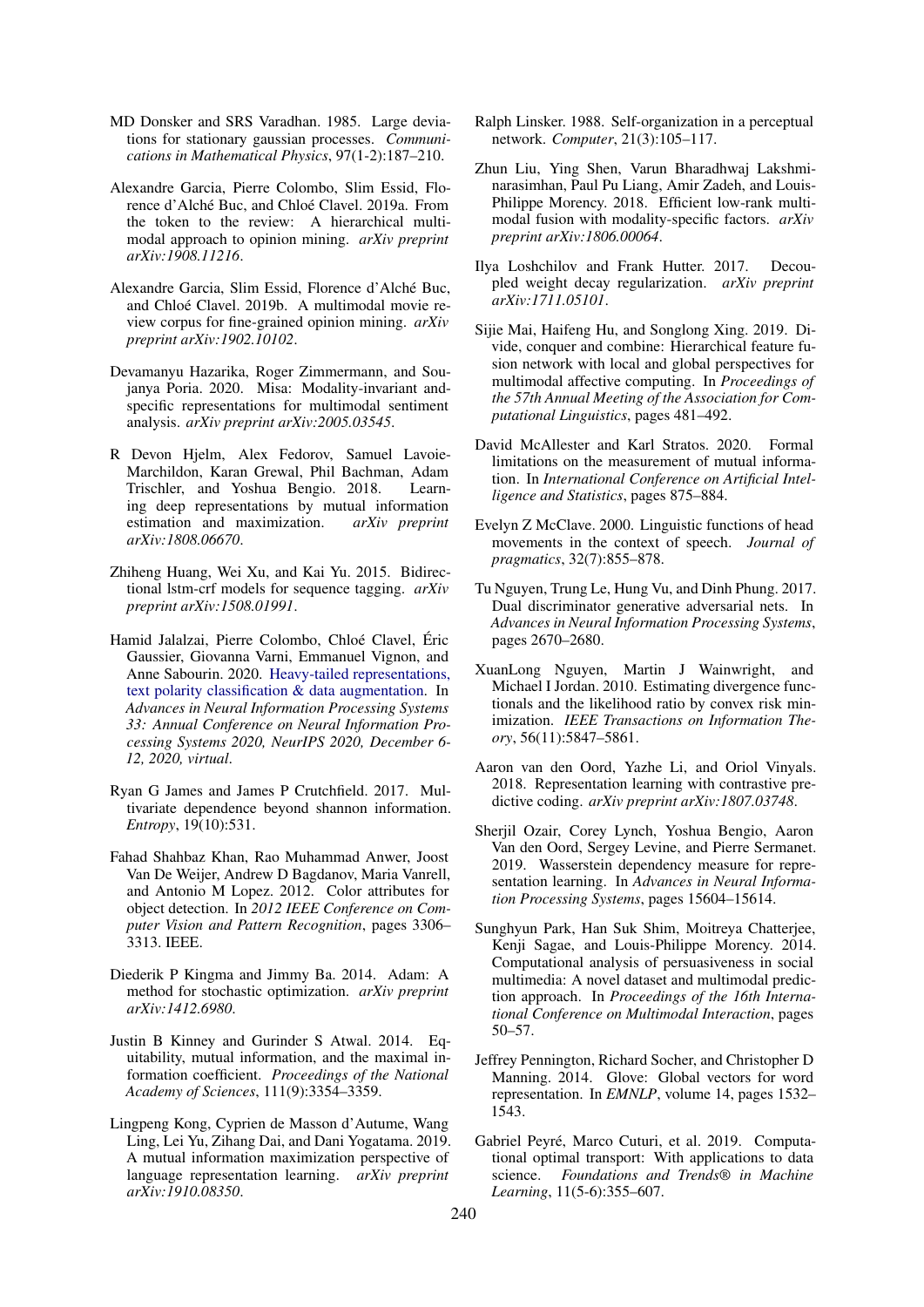- <span id="page-10-5"></span>Hai Pham, Paul Pu Liang, Thomas Manzini, Louis-Philippe Morency, and Barnabás Póczos. 2019. Found in translation: Learning robust joint representations by cyclic translations between modalities. In *Proceedings of the AAAI Conference on Artificial Intelligence*, volume 33, pages 6892–6899.
- <span id="page-10-2"></span>Wasifur Rahman, Md Kamrul Hasan, Sangwu Lee, AmirAli Bagher Zadeh, Chengfeng Mao, Louis-Philippe Morency, and Ehsan Hoque. 2020. Integrating multimodal information in large pretrained transformers. In *Proceedings of the 58th Annual Meeting of the Association for Computational Linguistics*, pages 2359–2369.
- <span id="page-10-12"></span>Sebastian Ruder. 2017. An overview of multi-task learning in deep neural networks. *arXiv preprint arXiv:1706.05098*.
- <span id="page-10-9"></span>Shamane Siriwardhana, Andrew Reis, Rivindu Weerasekera, and Suranga Nanayakkara. 2020. Jointly fine-tuning" bert-like" self supervised models to improve multimodal speech emotion recognition. *arXiv preprint arXiv:2008.06682*.
- <span id="page-10-0"></span>Mohammad Soleymani, David Garcia, Brendan Jou, Björn Schuller, Shih-Fu Chang, and Maja Pantic. 2017. A survey of multimodal sentiment analysis. *Image and Vision Computing*, 65:3–14.
- <span id="page-10-19"></span>Jiaming Song and Stefano Ermon. 2019. Understanding the limitations of variational mutual information estimators. *arXiv preprint arXiv:1910.06222*.
- <span id="page-10-22"></span>Nitish Srivastava, Geoffrey Hinton, Alex Krizhevsky, Ilya Sutskever, and Ruslan Salakhutdinov. 2014. Dropout: a simple way to prevent neural networks from overfitting. *The journal of machine learning research*, 15(1):1929–1958.
- <span id="page-10-20"></span>Guillaume Staerman, Pavlo Mozharovskyi, and Stéphan Clémençon. 2021. Affine-invariant integrated rank-weighted depth: Definition, properties and finite sample analysis. *arXiv preprint arXiv:2106.11068*.
- <span id="page-10-13"></span>Milan Studenỳ and Jirina Vejnarová. 1998. The multiinformation function as a tool for measuring stochastic dependence. In *Learning in graphical models*, pages 261–297. Springer.
- <span id="page-10-6"></span>Zhongkai Sun, Prathusha Sarma, William Sethares, and Yingyu Liang. 2020. Learning relationships between text, audio, and video via deep canonical correlation for multimodal language analysis. In *Proceedings of the AAAI Conference on Artificial Intelligence*, volume 34, pages 8992–8999.
- <span id="page-10-11"></span>Yonglong Tian, Dilip Krishnan, and Phillip Isola. 2019. Contrastive multiview coding. *arXiv preprint arXiv:1906.05849*.
- <span id="page-10-8"></span>Yao-Hung Hubert Tsai, Shaojie Bai, Paul Pu Liang, J Zico Kolter, Louis-Philippe Morency, and Ruslan Salakhutdinov. 2019. Multimodal transformer for unaligned multimodal language sequences. In

*Proceedings of the conference. Association for Computational Linguistics. Meeting*, volume 2019, page 6558. NIH Public Access.

- <span id="page-10-14"></span>Cédric Villani. 2008. *Optimal transport: old and new*, volume 338. Springer Science & Business Media.
- <span id="page-10-17"></span>Yansen Wang, Ying Shen, Zhun Liu, Paul Pu Liang, Amir Zadeh, and Louis-Philippe Morency. 2018. [Words can shift: Dynamically adjusting word rep](http://arxiv.org/abs/1811.09362)[resentations using nonverbal behaviors.](http://arxiv.org/abs/1811.09362)
- <span id="page-10-10"></span>Satosi Watanabe. 1960. Information theoretical analysis of multivariate correlation. *IBM Journal of research and development*, 4(1):66–82.
- <span id="page-10-18"></span>Frank Wilcoxon. 1992. Individual comparisons by ranking methods. In *Breakthroughs in statistics*, pages 196–202. Springer.
- <span id="page-10-21"></span>Wojciech Witon, Pierre Colombo, Ashutosh Modi, and Mubbasir Kapadia. 2018. [Disney at IEST 2018: Pre](https://doi.org/10.18653/v1/w18-6236)[dicting emotions using an ensemble.](https://doi.org/10.18653/v1/w18-6236) In *Proceedings of the 9th Workshop on Computational Approaches to Subjectivity, Sentiment and Social Media Analysis, WASSA@EMNLP 2018, Brussels, Belgium, October 31, 2018*, pages 248–253. Association for Computational Linguistics.
- <span id="page-10-7"></span>Martin Wöllmer, Felix Weninger, Tobias Knaup, Björn Schuller, Congkai Sun, Kenji Sagae, and Louis-Philippe Morency. 2013. Youtube movie reviews: Sentiment analysis in an audio-visual context. *IEEE Intelligent Systems*, 28(3):46–53.
- <span id="page-10-23"></span>Bing Xu, Naiyan Wang, Tianqi Chen, and Mu Li. 2015. [Empirical evaluation of rectified activations in con](http://arxiv.org/abs/1505.00853)[volutional network.](http://arxiv.org/abs/1505.00853)
- <span id="page-10-1"></span>Chang Xu, Dacheng Tao, and Chao Xu. 2013. A survey on multi-view learning. *arXiv preprint arXiv:1304.5634*.
- <span id="page-10-16"></span>Zhilin Yang, Zihang Dai, Yiming Yang, Jaime Carbonell, Russ R Salakhutdinov, and Quoc V Le. 2019. Xlnet: Generalized autoregressive pretraining for language understanding. In *Advances in neural information processing systems*, pages 5753–5763.
- <span id="page-10-3"></span>Jun Ye, Hao Hu, Guo-Jun Qi, and Kien A Hua. 2017. A temporal order modeling approach to human action recognition from multimodal sensor data. *ACM Transactions on Multimedia Computing, Communications, and Applications (TOMM)*, 13(2):1–22.
- <span id="page-10-15"></span>Jiahong Yuan and Mark Liberman. 2008. Speaker identification on the scotus corpus. *Journal of the Acoustical Society of America*, 123(5):3878.
- <span id="page-10-4"></span>Amir Zadeh, Minghai Chen, Soujanya Poria, Erik Cambria, and Louis-Philippe Morency. 2017. Tensor fusion network for multimodal sentiment analysis. *arXiv preprint arXiv:1707.07250*.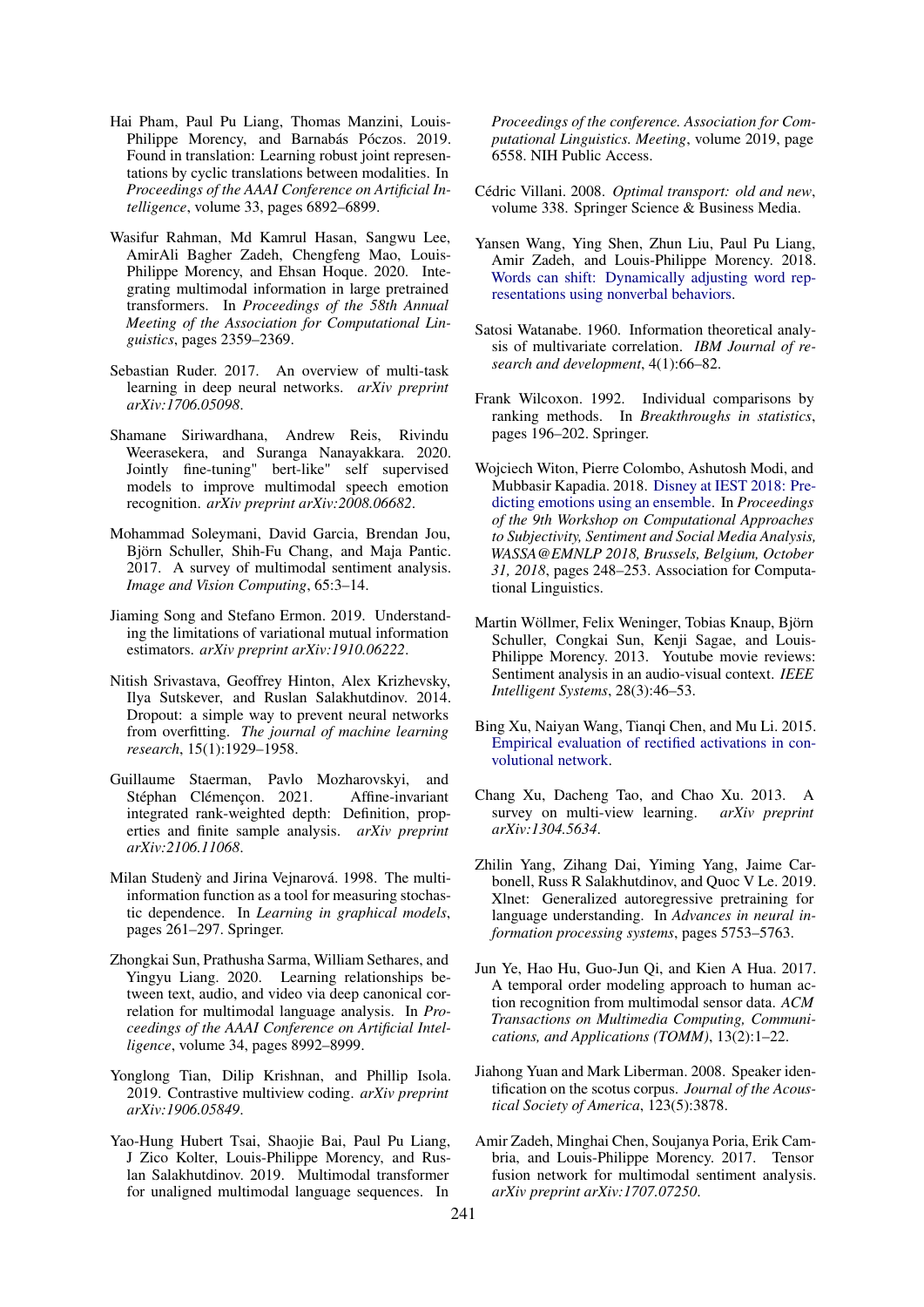- <span id="page-11-3"></span>Amir Zadeh, Paul Pu Liang, Navonil Mazumder, Soujanya Poria, Erik Cambria, and Louis-Philippe Morency. 2018a. Memory fusion network for multi-view sequential learning. *arXiv preprint arXiv:1802.00927*.
- <span id="page-11-0"></span>Amir Zadeh, Paul Pu Liang, Soujanya Poria, Prateek Vij, Erik Cambria, and Louis-Philippe Morency. 2018b. Multi-attention recurrent network for human communication comprehension. In *Proceedings of the... AAAI Conference on Artificial Intelligence. AAAI Conference on Artificial Intelligence*, volume 2018, page 5642. NIH Public Access.
- <span id="page-11-2"></span>Amir Zadeh, Chengfeng Mao, Kelly Shi, Yiwei Zhang, Paul Pu Liang, Soujanya Poria, and Louis-Philippe Morency. 2019. Factorized multimodal transformer for multimodal sequential learning. *arXiv preprint arXiv:1911.09826*.
- <span id="page-11-1"></span>AmirAli Bagher Zadeh, Paul Pu Liang, Soujanya Poria, Erik Cambria, and Louis-Philippe Morency. 2018c. Multimodal language analysis in the wild: Cmu-mosei dataset and interpretable dynamic fusion graph. In *Proceedings of the 56th Annual Meeting of the Association for Computational Linguistics (Volume 1: Long Papers)*, pages 2236–2246.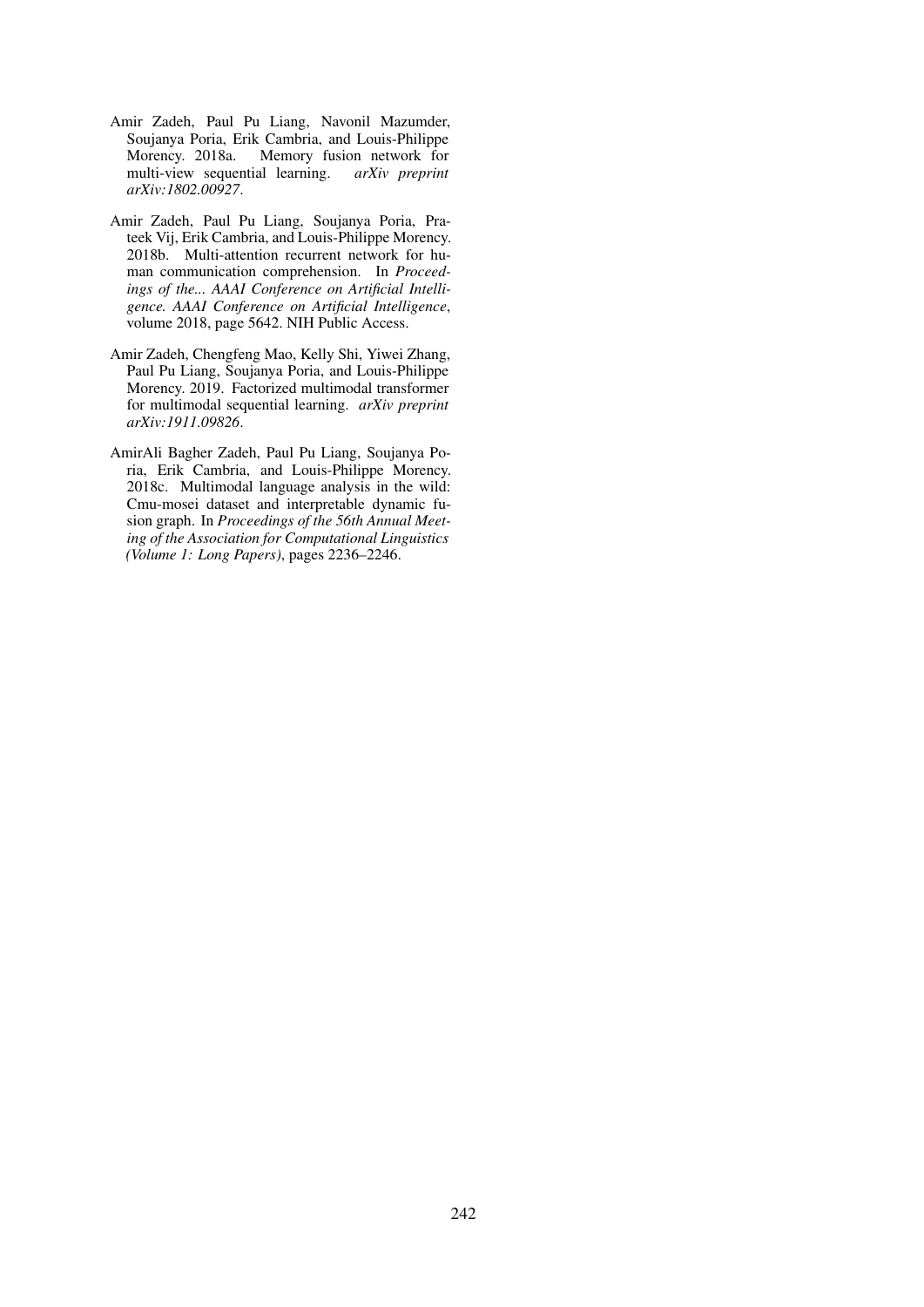### <span id="page-12-0"></span>8 Supplementary

#### 8.1 Training details

In this section, we both present a comprehensive illustration of the [Algorithm 1](#page-4-0) and state the details of experimental hyperparameters selection as well as and the architectures used for the statistic network  $T_{\theta}$ .

### 8.1.1 Illustration of [Algorithm 1](#page-4-0)

[Fig. 3](#page-12-2) describes the [Algorithm 1.](#page-4-0) As can be seen in the figure, to compute the mutual dependency measure the statistic network  $T_{\theta}$  takes the two embeddings of the different batch  $\beta$  and  $\overline{\beta}$ .

<span id="page-12-2"></span>

Figure 3: Illustration of the method describes in [Al](#page-4-0)[gorithm 1](#page-4-0) for the different estimators derived from [Th. 1.](#page-3-2) B and  $\bar{B}$  stands for the batch of data sample from the joint probability distribution and the product of the marginal distribution respectively.  $Z_{avl}$  denotes the fusion representation of linguistic, acoustic and visual (resp.  $l$ ,  $a$  and  $v$ ) modalities provided by a multimodal architecture  $f_{\theta_e}$  for the batch  $\mathcal{B}$ .  $\overline{Z}_{lav}$  denotes the same quantity as described before for the batch  $\overline{B}$ .  $A_{\theta_p}$  denotes the linear projection before classification or regression.

#### 8.1.2 Hyperparameters selection

We use dropout [\(Srivastava et al.,](#page-10-22) [2014\)](#page-10-22) and optimise the global loss [Eq. 5](#page-2-5) by gradient descent using AdamW [\(Loshchilov and Hutter,](#page-9-23) [2017;](#page-9-23) [Kingma](#page-9-24) [and Ba,](#page-9-24) [2014\)](#page-9-24) optimiser. The best learning rate is found in the grid {0.002, 0.001, 0.0005, 0.0001}. The best model is selected using the lowest MAE on the validation set. We Unroll to 10.

#### **8.1.3** Architectures of  $T_{\theta}$

Across the different experiment we use a statistic network with an architecture as describes in [Tab. 4.](#page-12-3) We follow [\(Belghazi et al.,](#page-8-2) [2018\)](#page-8-2) and use LeakyRELU [\(Agarap,](#page-8-16) [2018;](#page-8-16) [Xu et al.,](#page-10-23) [2015\)](#page-10-23) as activation function.

<span id="page-12-3"></span>

| <b>Statistic Network</b>        |                     |                            |  |  |
|---------------------------------|---------------------|----------------------------|--|--|
| Layer                           | Number of outputs   | <b>Activation function</b> |  |  |
| $[Z_{lav}, \overline{Z}_{lav}]$ | $d_{in}$ , $d_{in}$ |                            |  |  |
| Dense layer                     | $d_{in}/2$          | LeakyReLU                  |  |  |
| Dropout                         | 0.4                 |                            |  |  |
| Dense layer                     | $d_{in}$            | LeakyReLU                  |  |  |
| Dropout                         | 0.4                 |                            |  |  |
| Dense layer                     | $d_{in}$            | LeakyReLU                  |  |  |
| Dropout                         | 0.4                 |                            |  |  |
| Dense layer                     | $d_{in}/4$          | LeakyReLU                  |  |  |
| Dropout                         | 0.4                 |                            |  |  |
| Dense layer                     | $d_{in}/4$          | LeakyReLU                  |  |  |
| Dropout                         | 0.4                 |                            |  |  |
| Dense layer                     |                     | Sigmoïd                    |  |  |

Table 4: Statistics network description.  $d_{in}$  denotes the dimension of  $Z_{avl}$ .

# 8.2 Additional experiments for robustness to modality drop

[Fig. 4](#page-12-4) shows the results of the robustness text on MAGXLNET. Similarly to [Fig. 2](#page-7-2) we observe more robust representation to modality drop when jointly maximising the  $\mathcal{L}_{\mathcal{W}}$  and  $\mathcal{L}_{kl}$  with the target loss. [Fig. 4](#page-12-4) shows no improvement when training with  $\mathcal{L}_f$ . This can also be linked to [Tab. 2](#page-6-2) which similarly shows no improvement in this very specific configuration.

<span id="page-12-4"></span>

Figure 4: Study of the robustness of the representations against a drop of the linguistic modality. Studied model is MAGXLNET on CMU-MOSI. The ratio between the accuracy achieved with a corrupted linguistic modality  $Acc_2^{corrupt}$  and the accuracy  $Acc_2$  without any corruption is reported on  $y$ -axis. The preserved modalities during inference are reported on  $x$ -axis.  $A$ ,  $V$  respectively stands for the acoustic and visual modality.

#### <span id="page-12-1"></span>8.3 Additional qualitative examples

[Tab. 5](#page-14-0) illustrates the use of  $T_\theta$  to explain the representations learnt by the model. Similarly to [Tab. 4](#page-12-3) we observe that high values correspond to complementarity across modalities and low values are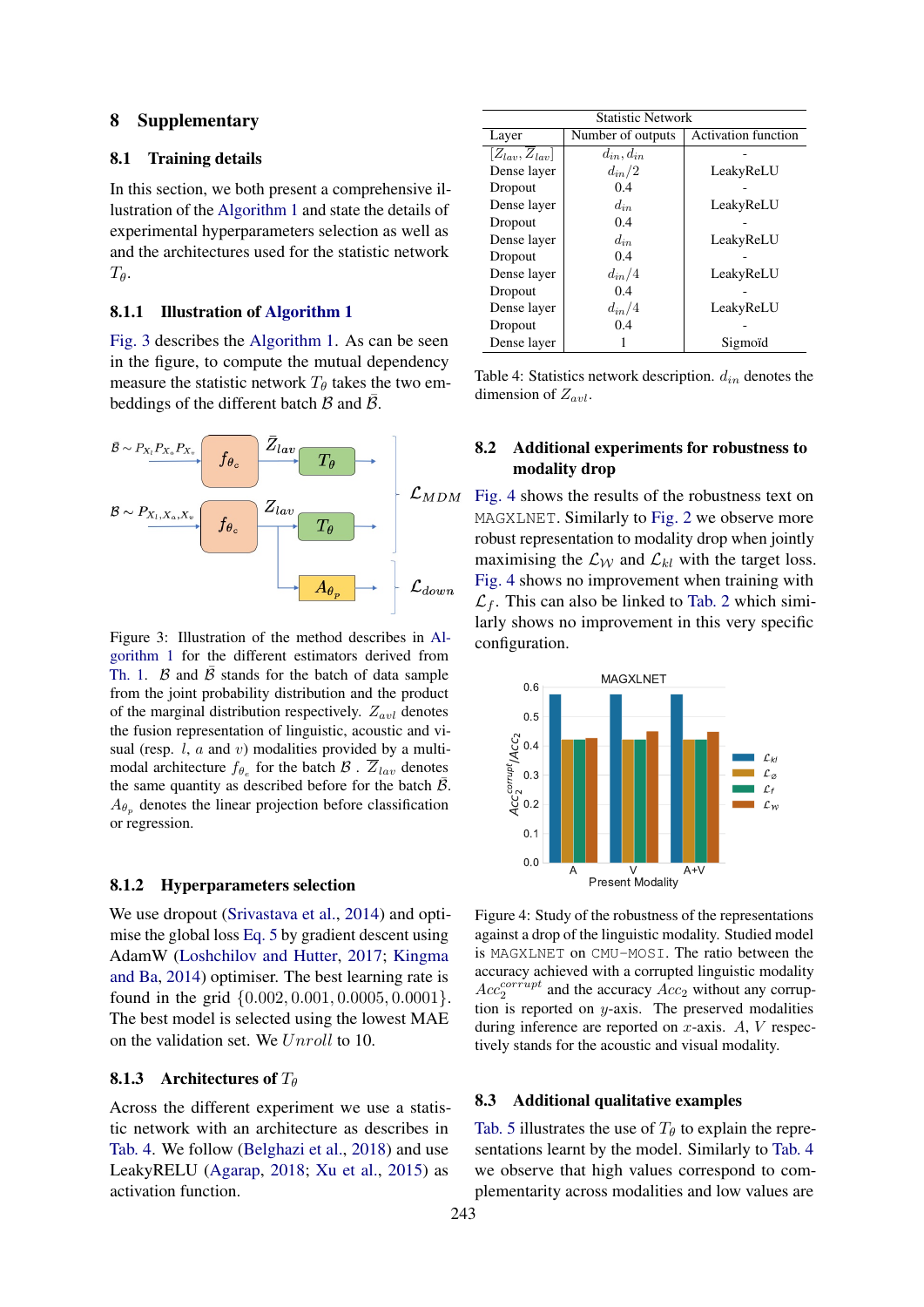related to contradictoriness across modalities.